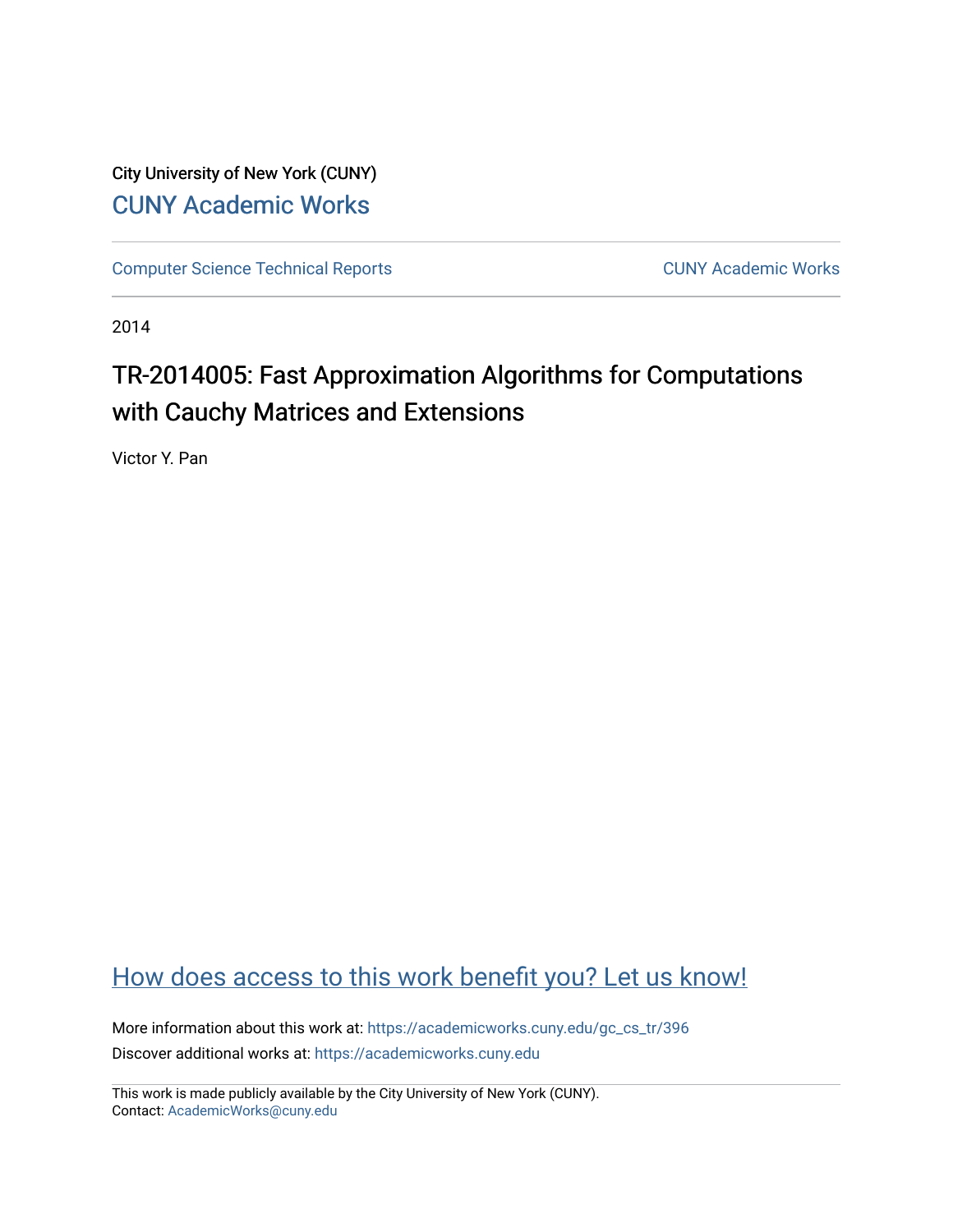# Fast Approximation Algorithms for Computations with Cauchy Matrices and Extensions <sup>∗</sup>

Victor Y. Pan $^{[1,2],[a]}$ 

[1] Department of Mathematics and Computer Science Lehman College of the City University of New York Bronx, NY 10468 USA [2] Ph.D. Programs in Mathematics and Computer Science The Graduate Center of the City University of New York New York, NY 10036 USA [a] victor.pan@lehman.cuny.edu http://comet.lehman.cuny.edu/vpan/

#### Abstract

The papers [MRT05], [CGS07], [XXG12], and [XXCB14] combine the techniques of the Fast Multipole Method of [GR87], [CGR98] with the transformations of matrix structures, traced back to [P90]. The resulting numerically stable algorithms approximate the solutions of Toeplitz, Hankel, Toeplitz-like, and Hankel-like linear systems of equations in nearly linear arithmetic time, versus the classical cubic time and the quadratic time of the previous advanced algorithms. We extend this progress to decrease the arithmetic time of the known numerical algorithms from quadratic to nearly linear for computations with a large class of matrices that have structure of Cauchy or Vandermonde type and for the evaluation and interpolation of polynomials and rational functions. We detail and analyze the new algorithms, and in [Pa] we extend them further.

Key words: Vandermonde matrices; Cauchy matrices; Fast Multipole Method; HSS matrices; Matrix compression; Polynomial evaluation; Rational evaluation; Interpolation

AMS Subject Classification: 12Y05, 15A04, 47A65, 65D05, 68Q25

# 1 Introduction

The numerically stable algorithms of [MRT05], [CGS07], [XXG12], and [XXCB14] approximate the solution of Toeplitz, Hankel, Toeplitz-like, and Hankel-like linear systems of equations in nearly linear arithmetic time versus the classical cubic time and the previous record quadratic time of [GKO95]. All five cited papers first transform the matrix structures of Toeplitz and Hankel types into the structure of Cauchy type, which is a special case of the general technique proposed in [P90]. Then [GKO95] exploits the invariance of the Cauchy matrix structure in row and column interchange, whereas the other four papers apply numerically stable FMM to operate efficiently with HSS approximation of the basic Cauchy matrix. "HSS" and "FMM" are the acronyms for "Hierarchically

<sup>∗</sup>Some results of this paper have been presented at the 18th Conference of the International Linear Algebra Society (ILAS'2013), Providence, RI, 2013 and at the 15th Annual Conference on Computer Algebra in Scientific Computing (CASC 2013), Berlin, Germany, 2013, and are scheduled to be presented at the Ninth International Computer Science Symposium in Russia (CSR 2014), Moscow, Russia, June 2014. Our research has been supported by the NSF Grant CC 1116736 and the PSC CUNY Awards 64512–0042 and 65792–0043.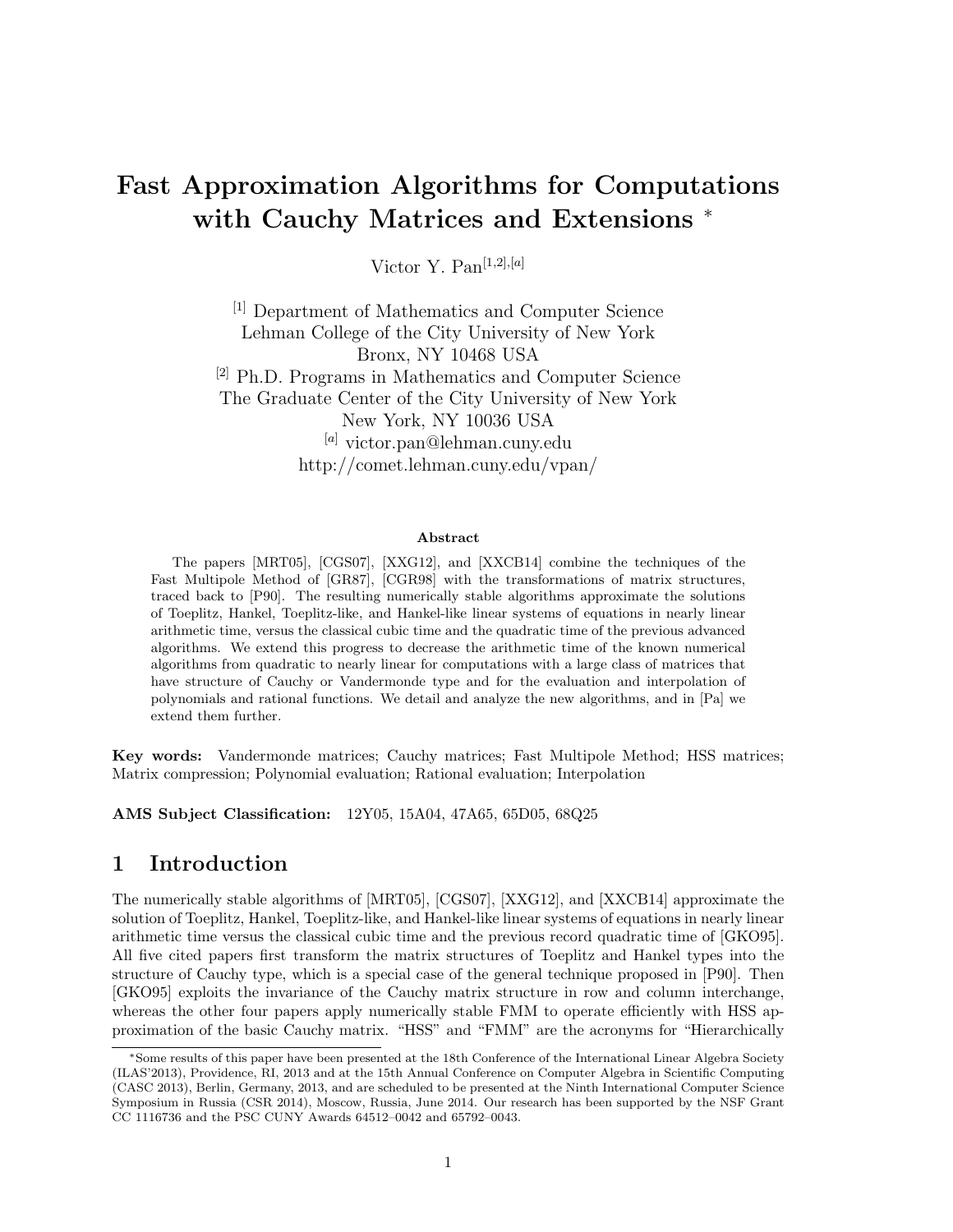Semiseparable" and "Fast Multipole Method", respectively. "Historically HSS representation is just a special case of the representations commonly exploited in the FMM literature" [CDG06].

In our present paper we extend the successful algorithms of [MRT05], [CGS07], [XXG12], and [XXCB14] to computations with Cauchy and Vandermonde matrices, namely to approximation of their products by a vector and of the solution of linear systems of equations with these matrices, and further to approximate multipoint polynomial and rational evaluation and interpolation. The arithmetic time of the known numerical approximation algorithms for these tasks is quadratic (cf. [BF00] and [BEGO08]), and we decrease it to nearly linear.

As in the papers [MRT05], [CGS07], [XXG12], and [XXCB14], we approximate Cauchy matrices by HSS matrices and exploit the HSS matrix structure, and our present work can be also viewed as a specification of the FMM to an important subclass of Cauchy matrices. As in these papers our basic computational blocks are the numerically stable FFT and FMM algorithms, which have been efficiently implemented on both serial and parallel computers [GS66], [B99], [BY13], although Cauchy and particularly Vandermonde linear systems of equations as well as the equivalent problems of rational and polynomial interpolation are frequently ill conditioned and thus unfavorable to approximate numerical solution.

Unlike the cited papers we treat a large subclass of Cauchy matrices  $C = (\frac{1}{s_i-t_j})_{i,j=0}^{n-1}$  (we call them CV matrices because they are linked to Vandermonde matrices via FFT-based unitary transformations) rather than just the single CV matrix involved in the fast Toeplitz solvers. For that matrix,  $\{s_0, \ldots, s_{n-1}\}\$  is the set of the nth roots of unity, and  $\{t_0, \ldots, t_{n-1}\}\$  is the set of the other  $(2n)$ -th roots of unity, but for a CV matrix C only the knots  $\{t_0, \ldots, t_{n-1}\}$  are assumed to be equally spaced on the unit circle, whereas  $\{s_0, \ldots, s_{n-1}\}$  is an unrestricted set of n knots. We still yield the desired HSS approximation of CV matrices by exploiting a proper partition of the complex plane into congruent sectors that share the origin 0. To decrease the cost of computing this approximation and of the subsequent computations with HSS matrices, we handle the harder and so far untreated case where the diagonal blocks are rectangular and have row indices that pairwise overlap. We provide some new insights into the subject as well as the detailed analysis of our algorithms and the background for the paper [Pa], where our present algorithms have been extended to various other classes of structured matrices and to minor acceleration of the known algorithms for solving Toeplitz and Hankel linear systems of equations.

We refer the reader to the papers and books [GKK85], [DV98], [T00], [EGH13], [VVGM], [MRT05], [CDG06], [CGS07], [VVM07], [VVM08], [X12], [XXG12], [X13], [XXCB14], [B10], [BY13], [GR87], [DGR96], [CGR98], [LRT79], [P93], [PR93], and the bibliography therein on FMM, HSS matrices, and Matrix Compression (e.g., Nested Dissection) algorithms.

We organize our paper as follows. In the next section we recall some basic results on computations with general matrices. In Section 3 we study polynomial and rational evaluation and interpolation as computations with Vandermonde and Cauchy matrices. In Sections 4–6 we extend the known results on HSS matrix computations. In Section 7 we apply these results to treat CV matrices. In Section 8 we discuss extensions and implementation. In Section 9 we summarize our study. The Appendix contains figures and the legends. Most part of Sections 7 and 8 can be read independently of the previous sections, except for their concluding Theorem 6.1 and Corollary 6.1.

# 2 Definitions and auxiliary results

We measure the computational cost by the number of arithmetic operations performed in the field C of complex numbers with no error.  $|S|$  denotes the cardinality of a set S. M =  $(m_{i,j})_{i,j=0}^{m-1,n-1}$ is an  $m \times n$  matrix.  $M^T$  is its transpose,  $M^H$  is its Hermitian transpose.  $\mathcal{C}(B)$  and  $\mathcal{R}(B)$  are the index sets of the rows and columns of its submatrix B, respectively. For two sets  $\mathcal{I} \subseteq \{1, \ldots, m\}$ and  $\mathcal{J} \subseteq \{1,\ldots,n\}$  define the submatrix  $M(\mathcal{I},\mathcal{J}) = (m_{i,j})_{i \in \mathcal{I},j \in \mathcal{J}}$ .  $\mathcal{R}(B) = \mathcal{I}$  and  $\mathcal{C}(B) = \mathcal{J}$  if and only if  $B = M(\mathcal{I}, \mathcal{J})$ . Write  $M(\mathcal{I},.) = M(\mathcal{I}, \mathcal{J})$  where  $\mathcal{J} = \{1, \ldots, n\}$ . Write  $M(., \mathcal{J}) = M(\mathcal{I}, \mathcal{J})$ where  $\mathcal{I} = \{1, \ldots, m\}$ .  $(B_0 \ldots B_{k-1})$  and  $(B_0 \mid \ldots \mid B_{k-1})$  denote a  $1 \times k$  block matrix with k blocks  $B_0, \ldots, B_{k-1}$ , whereas  $diag(B_0, \ldots, B_{k-1}) = diag(B_j)_{j=0}^{k-1}$  is a  $k \times k$  block diagonal matrix with k diagonal blocks  $B_0, \ldots, B_{k-1}$ , possibly rectangular.  $O = O_{m,n}$  is the  $m \times n$  matrix filled with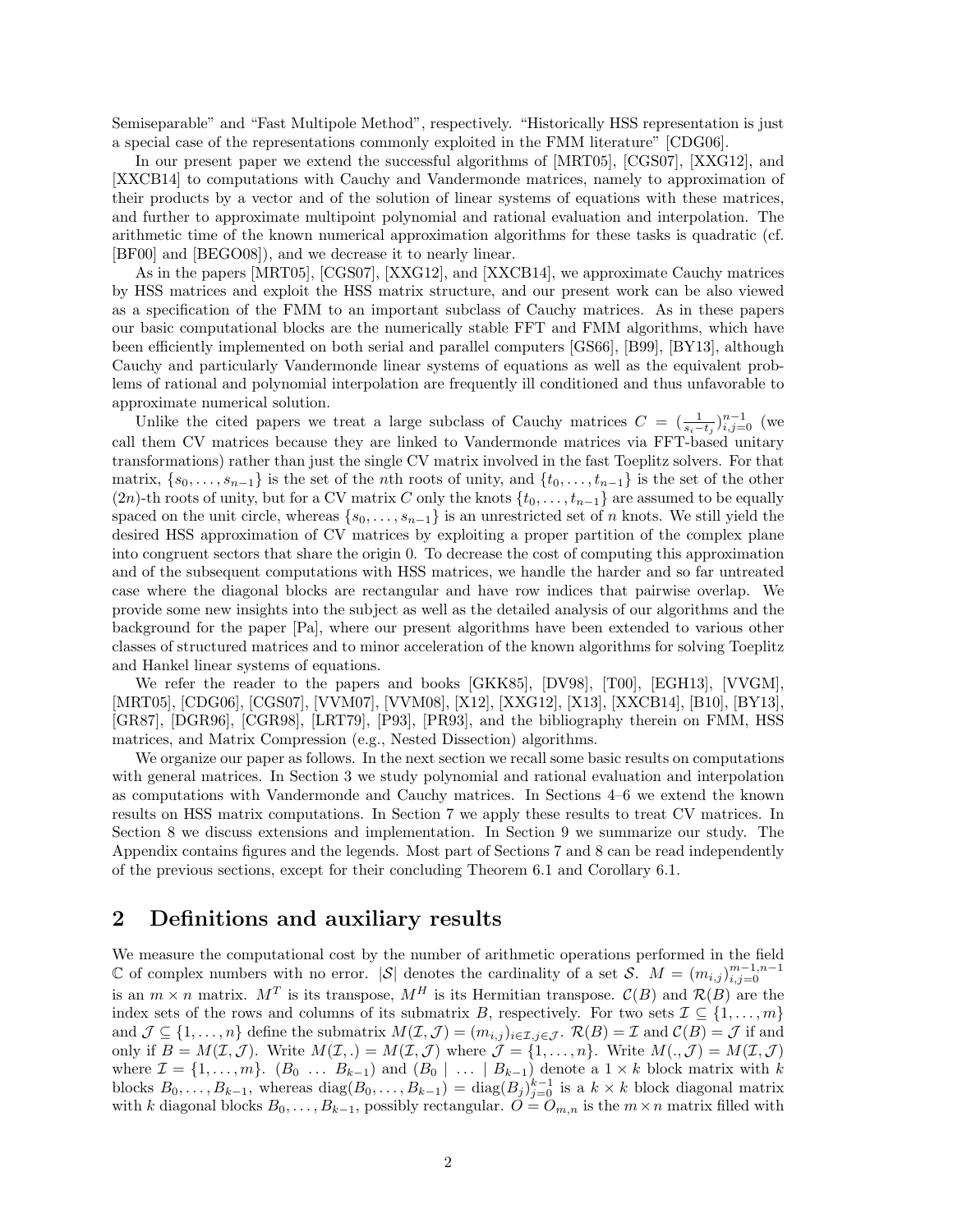zeros.  $I = I_n$  is the  $n \times n$  identity matrix. M is a  $k \times l$  unitary matrix if  $M^H M = I_l$  or  $M M^H = I_k$ . An  $m \times n$  matrix M has a nonunique *generating pair*  $(F, G^T)$  of a length  $\rho$  if  $M = FG^T$  for two matrices  $F \in \mathbb{C}^{m \times \rho}$  and  $G \in \mathbb{C}^{n \times \rho}$ . The rank of a matrix is the minimum length of its generating pairs. An  $m \times n$  matrix is *regular* or nonsingular if it has full rank min $\{m, n\}$ .

**Theorem 2.1.** A matrix M has a rank at least  $\rho$  if and only if it has a nonsingular  $\rho \times \rho$  submatrix  $M(\mathcal{I}, \mathcal{J})$ , and if so, then  $M = M(., \mathcal{J})M(\mathcal{I}, \mathcal{J})^{-1}M(\mathcal{I},.).$ 

The theorem defines a *generating triple*  $(M(., \mathcal{J}), M(\mathcal{I}, \mathcal{J})^{-1}, M(\mathcal{I}, .))$  and two generating pairs  $(M(.,\mathcal{J}),M(\mathcal{I},\mathcal{J})^{-1}M(\mathcal{I},.)$  and  $(M(.,\mathcal{J})M(\mathcal{I},\mathcal{J})^{-1},M(\mathcal{I},.)$  for a matrix M of a length  $\rho$ . We call such pairs and triples *generators*. One can obtain some generators of the minimum length for a given matrix by computing its SVD or its less costly rank revealing factorizations such as ULV and URV factorizations in [CGS07], [XXG12], and [XXCB14], where the factors are unitary, diagonal or triangular.

 $\alpha(M)$  and  $\beta(M)$  denote the arithmetic cost of computing the vectors Mu and  $M^{-1}$ u, respectively, maximized over all vectors **u** and minimized over all algorithms, and we write  $\beta(M) = \infty$  where the matrix M is singular. The straightforward algorithm supports the following bound.

**Theorem 2.2.**  $\alpha(M) \leq 2(m+n)\rho - \rho - m$  for an  $m \times n$  matrix M given with its generating pair of a length ρ.

 $||M|| = ||M||_2$  denotes the spectral norm of an  $m \times n$  matrix  $M = (m_{i,j})_{i,j=0}^{m-1,n-1}$ , and we also write  $|M| = |M||_2$  denotes the spectral norm of an  $m \times n$  matrix  $M = (m_{i,j})_{i,j=0}^{i,j}$ , and we also write  $|M| = \max_{i,j} |m_{i,j}|, ||M|| \le \sqrt{mn}|M|$ . It holds that  $||U|| = 1$  and  $||MU|| = ||UM|| = ||M||$  for a unitary matrix U. A vector **u** is unitary if and only if  $||\mathbf{u}|| = 1$ , and if this holds we call it a *unit* vector. A matrix  $\tilde{M}$  is an  $\epsilon$ -approximation of a matrix M if  $|\tilde{M} - M| \leq \epsilon$ . The  $\epsilon$ -rank of a matrix M denotes the integer  $\min_{|\tilde{M}-M| \leq \epsilon} \text{rank}(\tilde{M})$ . An  $\epsilon$ -basis for a linear space S of dimension k is a set of vectors that  $\epsilon$ -approximate the k vectors of a basis for this space. An  $\epsilon$ -generator of a matrix is a generator of its  $\epsilon$ -approximation.  $\alpha_{\epsilon}(M)$  and  $\beta_{\epsilon}(M)$  replace the bounds  $\alpha(M)$  and  $\beta(M)$  where we  $\epsilon$ -approximate the vectors Mu and  $M^{-1}$ u instead of evaluating them. The numerical rank of a matrix M, which we denote  $nrank(M)$ , is its  $\epsilon$ -rank for a small  $\epsilon$ . A matrix M is *ill conditioned* if its rank exceeds its numerical rank.

**Theorem 2.3.** (See [S98, Corollary 1.4.19] for  $P = -M^{-1}E$ .) Suppose M and  $M + E$  are two nonsingular matrices of the same size and  $||M^{-1}E|| = \theta < 1$ . Then  $||I - (M + E)^{-1}M|| \leq \frac{\theta}{1-\theta}$  and  $||(M+E)^{-1}-M^{-1}|| \leq \frac{\theta}{1-\theta}||M^{-1}||$ . In particular  $||(M+E)^{-1}-M^{-1}|| \leq 1.5 \theta ||M^{-1}||$  if  $\theta \leq 1/3$ .

# 3 Polynomial and rational evaluation and interpolation as operations with structured matrices

Let  $T = (t_{i-j})_{i,j=0}^{m-1,n-1}$ ,  $H = (h_{i+j})_{i,j=0}^{m-1,n-1}$ ,  $V = V_s = (s_i^j)_{i,j=0}^{m-1,n-1}$ , and  $C = C_{s,t} = \left(\frac{1}{s_i - t_j}\right)_{i,j=0}^{m-1,n-1}$  $i,j=0$ denote  $m \times n$  Toeplitz, Hankel, Vandermonde, and Cauchy matrices, respectively, which are four classes of highly popular structured matrices, each having  $mn$  entries defined by at most  $m + n$ parameters. (Some authors define Vandermonde matrices as the transposes  $V^T$ , rather than the above matrices  $V$ .) The four matrix structures have quite distinct features. The matrix structure of Cauchy type is invariant in row and column interchange, in contrast to the structures of Toeplitz and Hankel types. This structure is also stable in shift and scaling its basic knots (cf. (3.5)), unlike the structure of Vandermonde type, and it supports approximation by HSS matrices, unlike the structures of the three other types. The paper [P90], however, has linked the four structures to each other by means of structured matrix multiplication and proposed to exploit this link in order to extend any successful matrix inversion algorithm for the matrices of any of the four classes to the matrices of the three other classes. In this paper we study Vandermonde and Cauchy matrices, linked to polynomial and rational evaluation and interpolation.

Problem 1. Multipoint polynomial evaluation or Vandermonde-by-vector multiplication.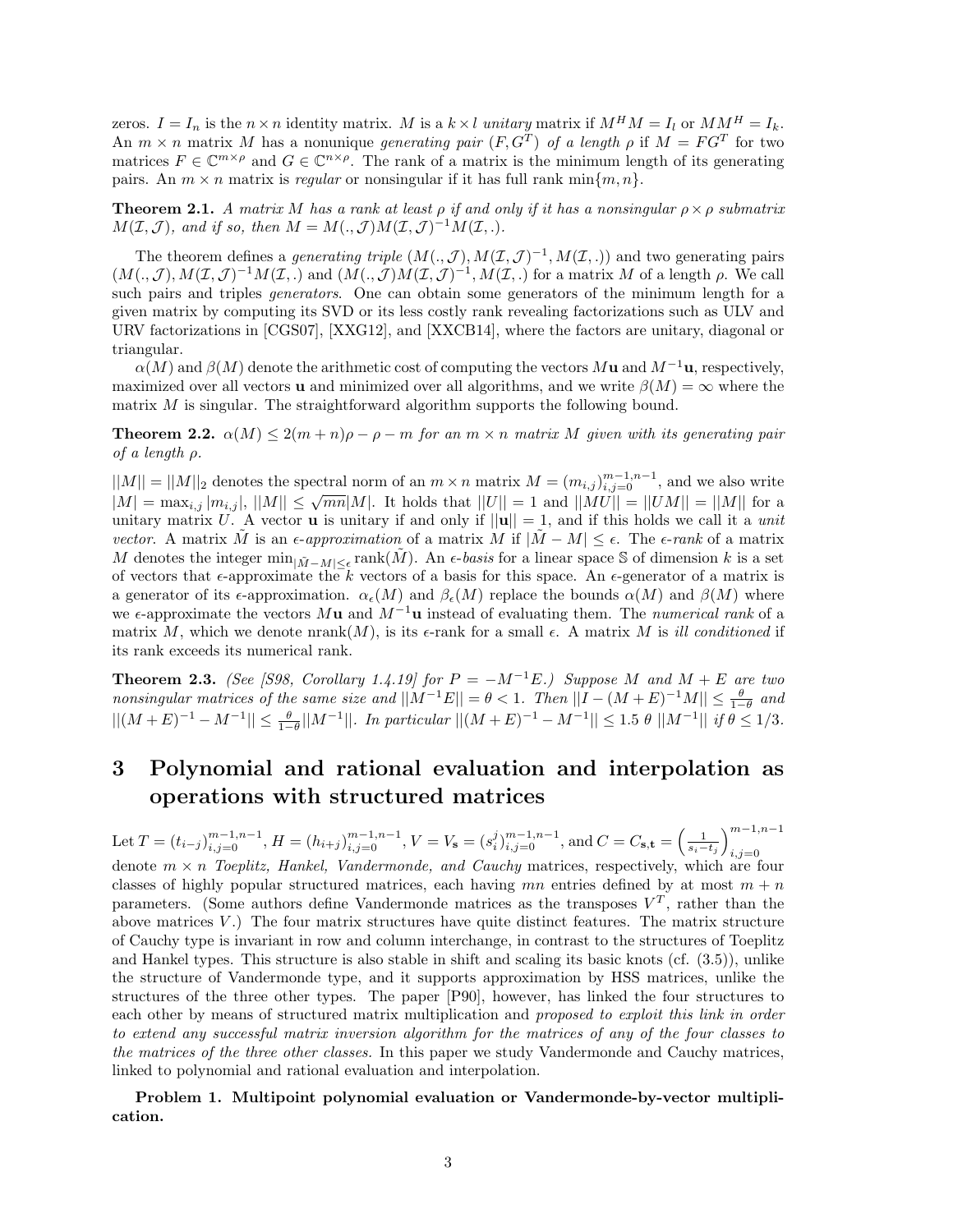INPUT:  $m + n$  complex scalars  $p_0, \ldots, p_{n-1}; s_0, \ldots, s_{m-1}.$ OUTPUT: *n* complex scalars  $v_0, \ldots, v_{m-1}$  satisfying

$$
v_i = p(s_i) \text{ for } p(x) = p_0 + p_1 x + \dots + p_{n-1} x^{n-1} \text{ and } i = 0, \dots, m-1
$$
 (3.1)

or equivalently

$$
V\mathbf{p} = \mathbf{v} \text{ for } V = V_{\mathbf{s}} = (s_i^j)_{i,j=0}^{m-1,n-1}, \ \mathbf{p} = (p_j)_{j=0}^{n-1}, \text{ and } \mathbf{v} = (v_i)_{i=0}^{m-1}.
$$
 (3.2)

#### Problem 2. Polynomial interpolation or the solution of a Vandermonde linear system of equations.

INPUT: 2n complex scalars  $v_0, \ldots, v_{n-1}; s_0, \ldots, s_{n-1}$ , the last n of them distinct. OUTPUT: *n* complex scalars  $p_0, \ldots, p_{n-1}$  satisfying equations (3.1) and (3.2) for  $m = n$ .

Problem 3. Multipoint rational evaluation or Cauchy-by-vector multiplication.

INPUT:  $2m + n$  complex scalars  $s_0, \ldots, s_{m-1}; t_0, \ldots, t_{n-1}; v_0, \ldots, v_{m-1}.$ OUTPUT: m complex scalars  $v_0, \ldots, v_{m-1}$  satisfying

$$
v_i = \sum_{j=0}^{n-1} \frac{u_j}{s_i - t_j} \text{ for } i = 0, \dots, m-1
$$
 (3.3)

or equivalently

$$
C\mathbf{u} = \mathbf{v} \text{ for } C = C_{\mathbf{s}, \mathbf{t}} = \left(\frac{1}{s_i - t_j}\right)_{i,j=0}^{m-1, n-1}, \ \mathbf{u} = (u_j)_{j=0}^{n-1}, \text{ and } \mathbf{v} = (v_i)_{i=0}^{m-1}.
$$
 (3.4)

#### Problem 4. Rational interpolation or the solution of a Cauchy linear system of equations.

INPUT: 3n complex scalars  $s_0, \ldots, s_{n-1}; t_0, \ldots, t_{n-1}; v_0, \ldots, v_{n-1}$ , the first 2n of them distinct. OUTPUT: *n* complex scalars  $u_0, \ldots, u_{n-1}$  satisfying equations (3.3) and (3.4) for  $m = n$ .

The scalars  $s_0, \ldots, s_{m-1}, t_0, \ldots, t_{n-1}$  define the Vandermonde and Cauchy matrices  $V_s$  and  $C_{s,t}$ , are basic for Problems 1–4, and are said to be the knots. A Cauchy matrix is stable in shifting its knots and scaling them by constants, that is

$$
aC_{as,at} = C_{s,t}
$$
 and  $C_{s+ae,t+ae} = C_{s,t}$  for  $a \neq 0$  and  $e = (1,...,1)^T$ . (3.5)

**Theorem 3.1.** (i) An  $m \times n$  Vandermonde matrix  $V_s = (s_i^j)_{i,j=0}^{m-1,n-1}$  has full rank if and only if all m knots  $s_0, \ldots, s_{m-1}$  are distinct. (ii) An  $m \times n$  Cauchy matrix  $C_{s,t} = \left(\frac{1}{s_i-t_j}\right)_{i=0}^{m-1,n-1}$  $i,j=0$  is well defined if and only if its two knot sets  $s_0, \ldots, s_{m-1}$  and  $t_0, \ldots, t_{n-1}$  share no elements. (iii) If this matrix is well defined, then it has full rank if and only if all its  $m+n$  knots  $s_0, \ldots, s_{m-1}, t_0, \ldots, t_{n-1}$ are distinct and also (iv) if and only if all its submatrices have full rank.

*Proof.* Parts (i)–(iii) are implied by the following equations of independent interest (see, e.g., [P01, Section 3.6]),

$$
\det V_{\mathbf{s}} = \prod_{i > j} (s_i - s_j), \ \ \det C_{\mathbf{s}, \mathbf{t}} = \prod_{i < j} (s_j - s_i)(t_i - t_j) / \prod_{i, j} (s_i - t_j). \tag{3.6}
$$

Part (iv) follows from part part (iii) and the observation that every submatrix of a Cauchy matrix is a Cauchy matrix itself.  $\Box$ 

How many arithmetic operations do we need for solving Problems 1–4? The algorithms of [F72], [GGS87], and [MB72] solve Problems 1–3 by using  $O((m+n)\log^2(n)\log(\log(n)))$  arithmetic operations over any field of constants. For  $m \geq n$  this is within a factor of  $\log(n) \log(\log(n))$  from the optimum [S73], [B-O83]. Equation (3.7) of this subsection extends the latter upper bound to Problem 4. For numerical solution of Problems 1–4, however, the users employ quadratic time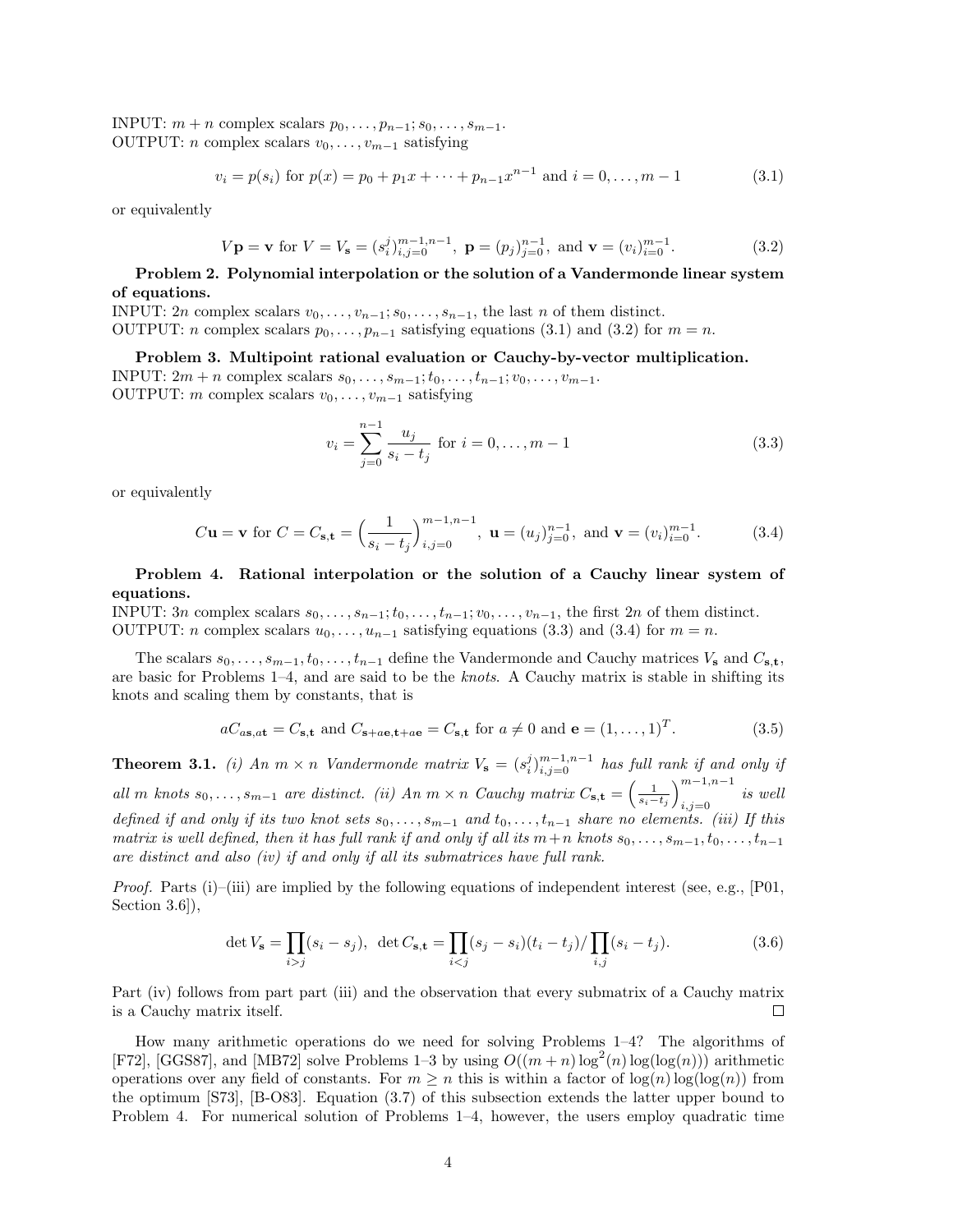algorithms to avoid error propagation (cf. [BF00], [P64], [BP70], [BEGO08]), in spite of substantial research progress reported in [PRT92], [PSLT93], [P95], [PZHY97], and particularly [DGR96].

We can solve Problems 1–4 numerically by using  $O(n \log(n))$  arithmetic operations in the important special case where the knots  $s_i = \omega^i$  are the nth roots of 1,  $\omega = \omega_n = \exp(2\pi\sqrt{-1}/n)$ ,  $i = 0, \ldots, n-1$ , and  $V_s = (\omega^{ij})_{i,j=0}^{n-1}$ , and hereafter we write  $\Omega = \frac{1}{\sqrt{n}} (\omega^{ij})_{i,j=0}^{n-1}$ . In this case Problems 1 and 2 turn into the computational problems of the forward and inverse discrete Fourier transforms (hereafter DFT and IDFT). The FFT (Fast Fourier transform) and the Inverse FFT are two numerically stable algorithms that perform DFT and IDFT at the arithmetic cost  $1.5n \log_2(n)$ and  $1.5n \log_2(n) + n$ , respectively, if  $m = n$  is a power of 2 (cf. [BP94, Sections 1.2 and 3.4]), whereas the Generalized FFT and the Generalized Inverse FFT use  $O(n \log(n))$  arithmetic operations to perform DFT and IDFT for any n [P01, Problem 2.4.2]. Note that  $\Omega^H \Omega = I_n$ , that is  $\Omega = \Omega^T$  and  $\Omega^H = \Omega^{-1} = \frac{1}{\sqrt{n}} (\omega^{-ij})_{i,j=0}^{n-1}$  are unitary matrices. The following equation links Problems 1 and 2 to Cauchy matrix computations (cf. [P01, Section 3.6]),

$$
C_{\mathbf{s},\mathbf{t}} = \text{diag}(t(s_i)^{-1})_{i=0}^{m-1} V_{\mathbf{s}} V_{\mathbf{t}}^{-1} \text{ diag}(t'(t_j))_{j=0}^{n-1}, \ t(x = \prod_{i=0}^{n-1} (x - t_j)). \tag{3.7}
$$

**Remark 3.1.** Assume the latter polynomial  $t(x)$  and write  $v(x) = t(x) - x^m$ . Then one can compute the values  $v(t_0) = -t_0^n \ldots, v(t_{n-1}) = -t_{n-1}^n$  of the polynomial  $v(x)$  at the knots  $t_0, \ldots, t_{n-1}$  by using  $O(n \log^2(n))$  arithmetic operations. Given these knots, one can compute the values  $v(t_i) = -t_i^n$  for  $i = 0, \ldots, n-1$  by using  $O(n \log(n))$  arithmetic operations, and then one can recover the coefficients of the polynomial  $v(x)$  by solving Problem 2 of polynomial interpolation.

For  $\mathbf{t} = (f\omega^j)_{j=0}^{n-1}$ ,  $f \neq 0$ , the knots  $t_j$  are the nth roots of 1 scaled by  $f, t(x) = x^n - f^n, t'(x) =$  $n x^{n-1}$ ,  $V_t = \sqrt{n} Ω \operatorname{diag}(f^j)_{j=0}^{n-1}$ ,  $V_t^{-1} = \frac{1}{\sqrt{n}} \operatorname{diag}(f^{-j})_{j=0}^{n-1} Ω^H$ , and we write  $C_{\mathbf{s},f} = (\frac{1}{s_i - f\omega^j})_{i,j=0}^{n-1}$  and deduce from equation (3.7) that

$$
C_{\mathbf{s},f} = \sqrt{n} \operatorname{diag}\left(\frac{f^{n-1}}{s_i^n - f^n}\right)_{i=0}^{m-1} V_{\mathbf{s}} \operatorname{diag}(f^{-j})_{j=0}^{n-1} \Omega^H \operatorname{diag}(\omega^{-j})_{j=0}^{n-1},\tag{3.8}
$$

thus linking Vandermonde matrices and their inverses to the  $m \times n$  Cauchy matrices  $C_{s,f}$  (for  $f \neq 0$ ), which we call CV matrices. The  $n \times m$  matrices  $C_{e,\mathbf{t}} = -C_{\mathbf{t},e}^T = \left(\frac{1}{e\omega^i - t_j}\right)_{i,j=0}^{n-1,m-1}$  $\lim_{i,j=0}$  for  $e \neq 0$  have the knot set  $\mathcal{S} = \{s_i = e\omega^i, i = 0, \ldots, n-1\}$ , are linked to the transposed Vandermonde matrices, and are said to be  $CV<sup>T</sup>$  matrices. Let us display these links more explicitly,

$$
V_{\mathbf{s}} = \frac{f^{1-n}}{\sqrt{n}} \operatorname{diag}\left(s_i^n - f^n\right)_{i=0}^{m-1} C_{\mathbf{s},f} \operatorname{diag}(\omega^j)_{j=0}^{n-1} \Omega \operatorname{diag}(f^j)_{j=0}^{n-1},\tag{3.9}
$$

$$
V_{\mathbf{s}}^{T} = -\frac{f^{1-n}}{\sqrt{n}} \operatorname{diag}(f^{j})_{j=0}^{n-1} \Omega \operatorname{diag}(\omega^{j})_{j=0}^{n-1} C_{f,\mathbf{s}} \operatorname{diag}(s_{i}^{n} - f^{n})_{i=0}^{m-1},
$$
(3.10)

and for  $m = n$  also

$$
V_{\mathbf{s}}^{-1} = \sqrt{n} \operatorname{diag}(f^{-j})_{j=0}^{n-1} \Omega^H \operatorname{diag}(\omega^{-j})_{j=0}^{n-1} C_{\mathbf{s},f}^{-1} \operatorname{diag}\left(\frac{f^{n-1}}{s_i^n - f^n}\right)_{i=0}^{n-1},\tag{3.11}
$$

$$
V_{\mathbf{s}}^{-T} = -\sqrt{n} \operatorname{diag}\left(\frac{f^{n-1}}{s_i^n - f^n}\right)_{i=0}^{n-1} C_{f,\mathbf{s}}^{-1} \operatorname{diag}(\omega^{-j})_{j=0}^{n-1} \Omega^H \operatorname{diag}(f^{-j})_{j=0}^{n-1}.
$$
 (3.12)

**Remark 3.2.** By linking together the Vandermonde and Cauchy matrix structures, equations  $(3.7)$  $(3.12)$  also link Problems 1 and 2 to Problems 3 and 4. Equivalently, assume  $p(x)$  of equation (3.1),  $t(x) = \prod_{j=0}^{n-1} (x-t_j)$ , and n distinct knots  $t_0, \ldots, t_{n-1}$  and then represent the rational function  $v(x) =$  $p(x)$  $\frac{p(x)}{t(x)}$  as  $v(x) = \sum_{j=0}^{n-1} \frac{u_j}{x-i}$  $\frac{u_j}{x-t_j}$ . We obtain equations (3.3) by writing  $v_i = v(s_i)$  for  $i = 0, \ldots, m-1$ .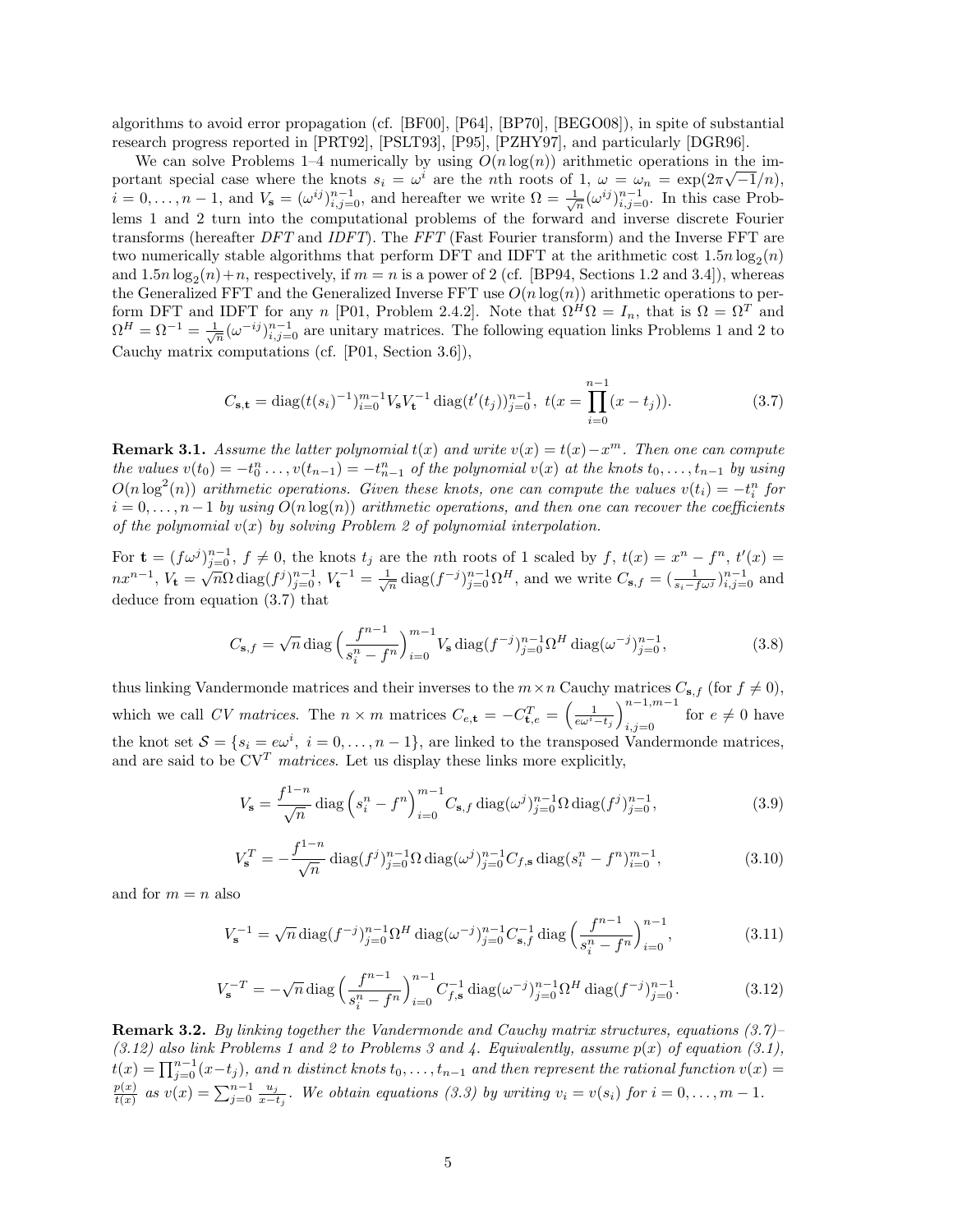Theorem 3.2 below as well as [P01, Equation (3.4.1)] link together a Vandermonde matrix, its transpose, inverse and the inverse of the transpose. [P01, Sections 4.7 and 4.8] and [Pa] cover more comprehensively such links among matrix structures as well as the links between the computations with structured matrices and polynomials, exemplified by equivalent formulations of Problems 1–4 in terms of either polynomials and rational functions or Vandermonde and Cauchy matrices.

**Theorem 3.2.** (i)  $JH$  and  $HJ$  are Toeplitz matrices if  $H$  is a Hankel matrix, and vice versa. (ii)  $H = V^T V = (\sum_{k=0}^{m-1} s_k^{i+j})_{i,j=0}^{n-1}$  is a Hankel matrix for any  $m \times n$  Vandermonde matrix  $V =$  $(s_i^j)_{i,j=0}^{m-1,n-1}$ .

# 4 Quasiseparable and HSS matrices

Next we define HSS matrices and study their multiplication by vectors and the solution of nonsingular HSS linear systems of equations.

#### 4.1 Quasiseparable matrices and generators

**Definition 4.1.** A matrix given with its block diagonal is  $(l, u)$ -quasiseparable if l and u are the maximum ranks of its sub- and superdiagonal blocks, respectively. By replacing ranks with  $\epsilon$ -ranks we define  $(\epsilon, l, u)$ -quasiseparable matrices.

In particular the matrices with a lower bandwidth  $l$  and an upper bandwidth  $u$  as well as their inverses (if defined) are  $(l, u)$ -quasiseparable. We are going to study a variation of this class, which we call the balanced  $\rho$ -HSS matrices (see Definition 4.4). To provide better insight into this subject, next we recall some results on quasiseparable matrices and compare them with the balanced  $\rho$ -HSS matrices in Theorems 4.4 and 4.5 and Corollaries 4.1 and 4.2.

**Theorem 4.1.** [DV98], [EG02]. Suppose that an  $(l, u)$ -quasiseparable matrix M is given with  $m_q \times n_q$  diagonal blocks  $\Sigma_q$ ,  $q = 0, \ldots, k - 1$ , such that  $\sum_{q=0}^{k-1} m_q = m$ ,  $\sum_{q=0}^{k-1} n_q = n$ , and  $s = \sum_{q=0}^{k-1} m_q n_q = O((l+u)(m+n)).$  Then

$$
\alpha(M) \le 2\sum_{q=0}^{k-1}((m_q + n_q)(l+u) + s) + 2l^2k + 2u^2k = O((l+u)(m+n)).
$$

Furthermore if  $m_q = n_q$  for all q and if the matrix M is nonsingular, then

$$
\beta(M) = O(\sum_{q=0}^{k-1}((l+u)^2(l+u+n_q)n_q + n_q^3)).
$$

The algorithms of [DV98], [EG02] supporting the theorem as well as the study in [CGS07], [VVM07], [VVM08], [XXG12], and [EGH13] rely on the representation of  $(l, u)$ -quasiseparable matrices with *quasiseparable generators*, demonstrated by the following  $4 \times 4$  example and defined in Theorem 4.2,

$$
M = \begin{pmatrix} \Sigma_0 & S_0 T_1 & S_0 B_1 T_2 & S_0 B_1 B_2 T_3 \\ P_1 Q_0 & \Sigma_1 & S_1 T_2 & S_1 B_2 T_3 \\ P_2 A_1 Q_0 & P_2 Q_1 & \Sigma_2 & S_2 T_3 \\ P_3 A_2 A_1 Q_0 & P_3 A_2 Q_1 & P_3 Q_2 & \Sigma_3 \end{pmatrix} .
$$
 (4.1)

Note that M is a block tridiagonal matrix where  $A_p = B_q = O$  for all p and q.

**Theorem 4.2.** (Cf. [EGH13], [VVM07], [X12], the bibliography therein, and our Table 4.1.) Assume a k × k matrix M with a block diagonal  $\hat{\Sigma} = (\Sigma_0, \dots, \Sigma_{k-1}),$  where  $\Sigma_q = M(I_q, J_q),$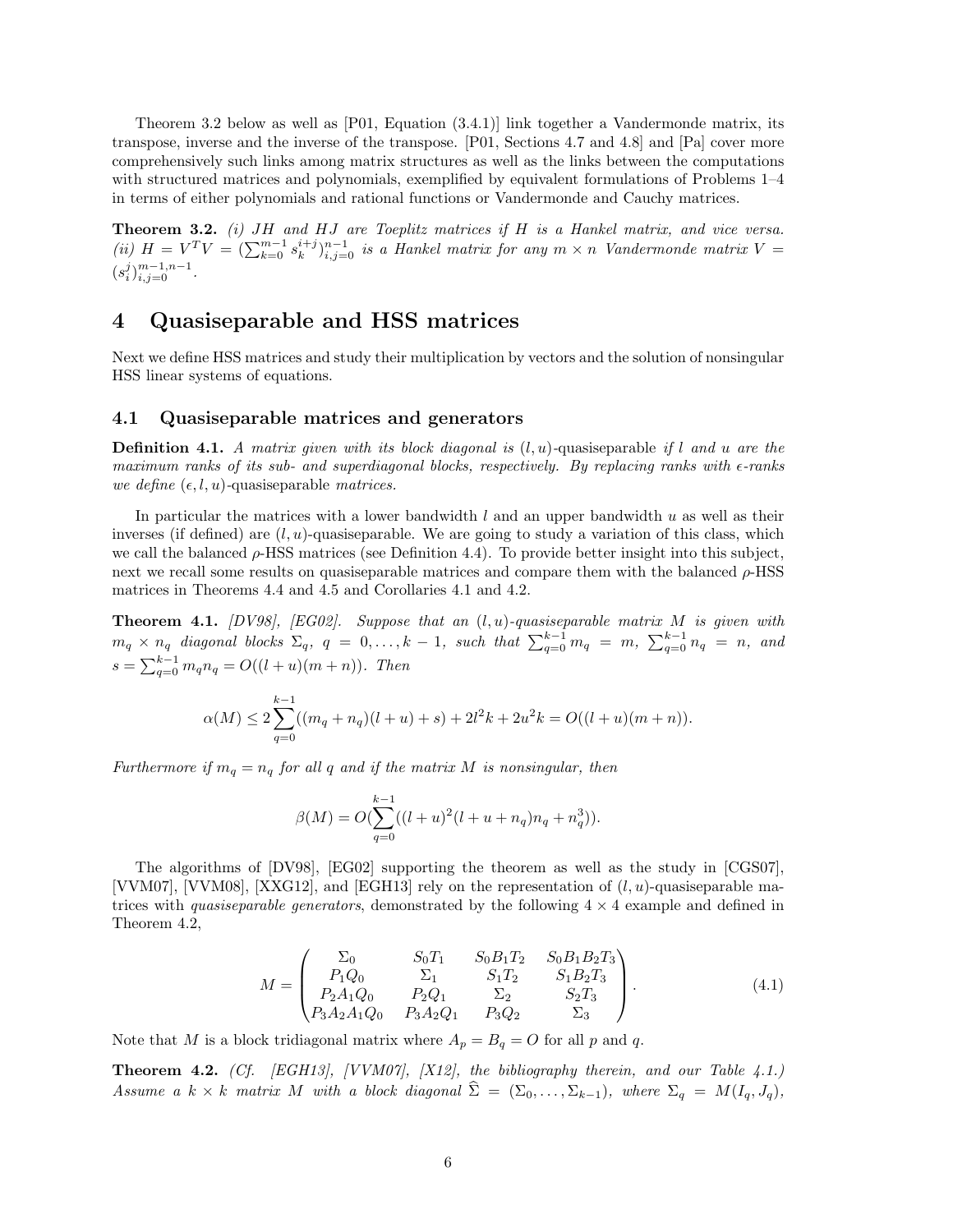$q = 0, \ldots, k-1$ . Then M is an  $(l, u)$ -quasiseparable matrix if and only if there exists a nonunique family of quasiseparable generators  $\{P_i, Q_h, S_h, T_i, A_g, B_g\}$  such that

$$
M(\mathcal{I}_i, \mathcal{J}_h) = P_i A_{i-1} \cdots A_{h+1} Q_h
$$
 and  $M(\mathcal{I}_h, \mathcal{J}_i) = S_h B_{h+1} \cdots B_{i-1} T_i$ 

for  $0 \leq h < i < k$ . Here  $P_i$ ,  $Q_h$  and  $A_g$  are  $|\mathcal{I}_i| \times l_i$ ,  $l_{h+1} \times |\mathcal{J}_h|$ , and  $l_{g+1} \times l_g$  matrices, respectively, whereas  $S_h$ ,  $T_i$  and  $B_g$  are  $|\mathcal{I}_h| \times u_{h+1}$ ,  $u_i \times |J_i|$ , and  $u_g \times u_{g+1}$  matrices, respectively,  $g = 1, \ldots, k-2$ ,  $h = 0, \ldots, k-2, i = 1, \ldots, k-1,$  and the integers  $l = \max_{a} \{l_{a}\}\$  and  $u = \max_{h} \{u_{h}\}\$  are called the lower and upper lengths *or* orders *of the quasiseparable generators*.

Table 4.1: The sizes of quasiseparable generators of Theorem 4.2

| <b>.</b> |                                           |                                   |                        |                          |       |
|----------|-------------------------------------------|-----------------------------------|------------------------|--------------------------|-------|
| $\cdot$  | $\mathbf{1}$ $\mathbf{1}$<br>$\checkmark$ | $l_{a+1} \times l_a$<br>$\iota_a$ | $ L_h  \times u_{h+1}$ | $u_i \times$<br>$\cdots$ | $u_a$ |

By virtue of this theorem one can redefine the  $(l, u)$ -quasiseparable matrices as the ones allowing representation with the families  $\{P_h, Q_i, A_g\}$  and  $\{S_h, T_i, B_g\}$  of quasiseparable generators having lower and upper orders  $l$  and  $u$ , respectively. Definition 4.1 and Theorem 4.2 provide two useful insights into the properties of  $(l, u)$ -quasiseparable matrices. In the next subsections we employ the third equivalent definition, providing yet another insight and linked to the study of the Cauchy matrix  $C_{1,\omega_{2n}}$  in the papers [CGS07], [XXG12], [XXCB14].

#### 4.2 Recursive merging of diagonal blocks of a matrix

**Definition 4.2.** Assume a  $1 \times k$  block matrix  $M = (M_0 \mid \ldots \mid M_{k-1})$  with k basic block columns  $M_q$ , each partitioned into a diagonal block  $\Sigma_q$  and a basic neutered block column  $N_q$ ,  $q = 0, \ldots, k-1$ (cf. our Figures 2–4 and  $(MRT05,$  Section 1). A matrix given with its block diagonal is basically ρ-neutered if all its basic neutered block columns have ranks at most ρ. By replacing ranks with  $\epsilon$ -ranks we define basically  $(\epsilon, \rho)$ -neutered matrices.

**Definition 4.3.** Fix two positive integers l and q such that  $l + q \leq k$  and merge the l basic block columns  $M_q, M_{q+1}, \ldots, M_{q+l-1}$ , the l diagonal blocks  $\Sigma_q, \Sigma_{q+1}, \ldots, \Sigma_{q+l-1}$ , and the l basic neutered block columns  $N_q$ ,  $N_{q+1}, \ldots, N_{q+l-1}$  into their union  $M_{q,l} = M(\cdot, \cup_{j=0}^{l-1} C(\Sigma_{q+j}))$ , their diagonal union  $\Sigma_{q,l}$ , and their neutered union  $N_{q,l}$ , respectively, such that  $\mathcal{R}(\Sigma_{q,l}) = \bigcup_{j=0}^{l-1} \mathcal{R}(\Sigma_{q+j})$  and the block column  $M_{q,l}$  is partitioned into the diagonal union  $\Sigma_{q,l}$  and the neutered union  $N_{q,l}$ .

Define recursive merging of all diagonal blocks  $\Sigma_0, \ldots, \Sigma_{k-1}$  by a binary tree whose leaves are associated to these blocks and whose every internal vertex is the union of its two children. For every vertex v define the sets  $L(v)$  and  $R(v)$  of its left and right descendants, respectively. Then a binary tree is balanced if  $0 \leq |L(v)| - |R(v)| \leq 1$  for all its vertices v. Such a tree identifies balanced merging of its leaves, in our case the diagonal blocks. We can uniquely define a balanced tree with  $n$ leaves by removing the  $2^{l(n)} - n$  rightmost leaves of the complete binary tree that has  $2^{l(n)}$  leaves for  $l(n) = \lceil \log_2(n) \rceil$ . All leaves of the resulting *heap structure* with n leaves lie in its two lowest levels.

For example, the complete binary tree of Figure 1 represents balanced recursive merging of eight diagonal blocks  $\Sigma_0, \Sigma_1, \ldots, \Sigma_7$ . At first we merge them into the four diagonal unions of the four pairs  $\Sigma_{0,1} = \Sigma(\Sigma_0, \Sigma_1), \ldots, \Sigma_{6,7} = \Sigma(\Sigma_6, \Sigma_7)$ , then into the two diagonal unions of two quadruples

$$
\Sigma_{0,1,2,3} = \Sigma(\Sigma_{0,1}, \Sigma_{2,3}) = \Sigma(\Sigma_0, \Sigma_1, \Sigma_2, \Sigma_3),
$$

$$
\Sigma_{4,5,6,7} = \Sigma(\Sigma_{4,5}, \Sigma_{6,7}) = \Sigma(\Sigma_4, \Sigma_5, \Sigma_6, \Sigma_7),
$$

and finally into the diagonal union of the single 8-tuple,

 $\Sigma_{0,1,2,3,4,5,6,7} = \Sigma(\Sigma_{0,1,2,3}, \Sigma_{4,5,6,7}) = \Sigma(\Sigma_0, \Sigma_1, \Sigma_2, \Sigma_3, \Sigma_4, \Sigma_5, \Sigma_6, \Sigma_7).$ 

By removing the h rightmost leaves for  $h < 7$  we can represent balanced merging of  $8 - h$  diagonal blocks.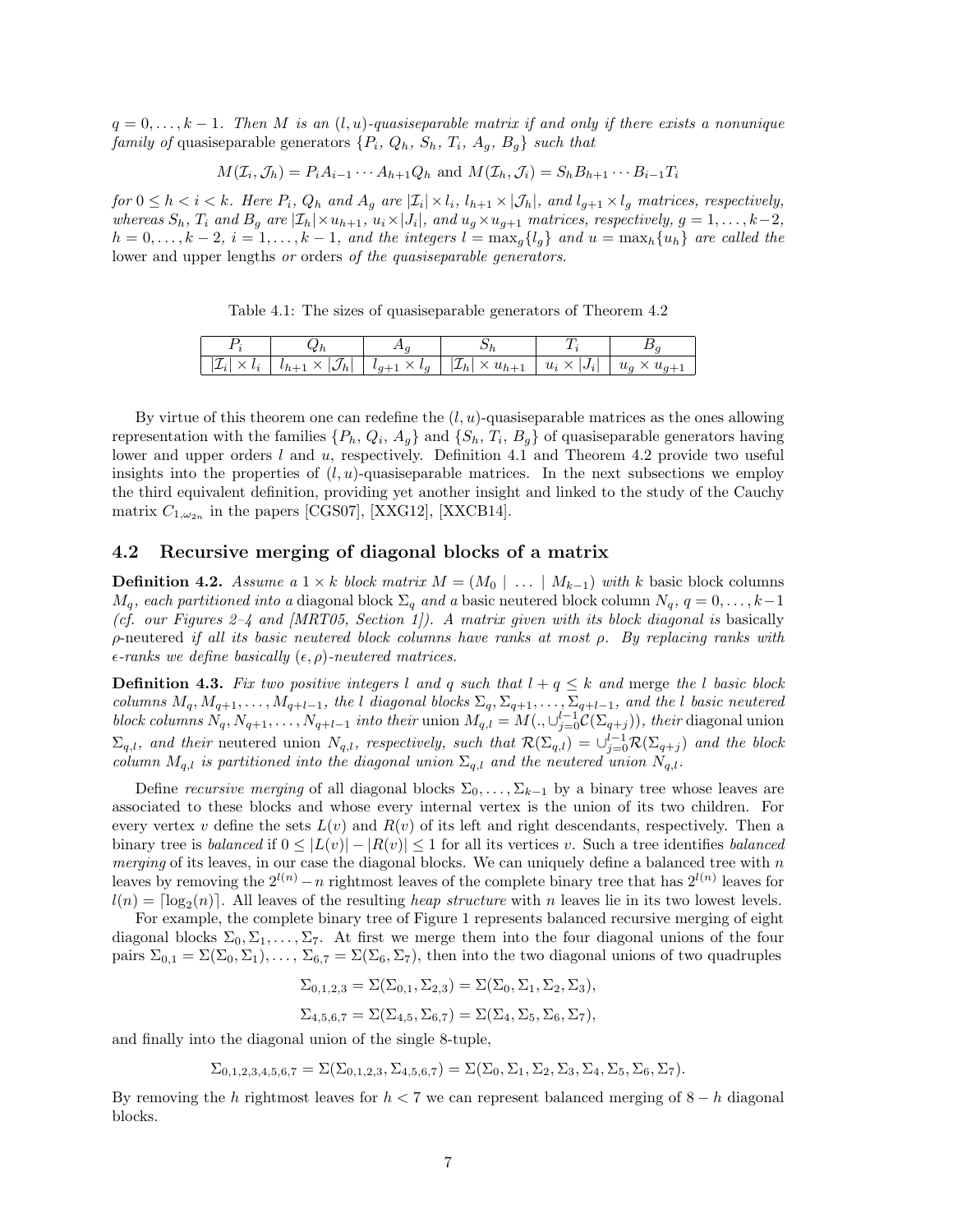Figure 1: Balanced merging of diagonal blocks.



### 4.3 HSS and balanced HSS matrices, their link to quasiseparable matrices, and the cost of basic operations with them

**Theorem 4.3.** Assume an  $m \times n$  matrix M with a block diagonal  $\Sigma = diag(\Sigma_q)_{q=0}^{k-1}$  and k generators  $(F_0, G_0), \ldots, (F_{k-1}, G_{k-1})$  of lengths at most  $\rho$  for the k basic neutered block columns. Then

$$
\alpha(M) \le \alpha(\Sigma) + (2m + 2n - 1)k\rho.
$$

*Proof.* Write  $M = M' + \text{diag}(\Sigma_q)_{q=0}^{k-1}$ . Note that  $\alpha(M) \leq \alpha(\Sigma) + \alpha(M') + m$ . The basic neutered block columns of the matrix  $M$  share their entries with the matrix  $M'$ , whose other entries are zeros. So the k pairs  $(F_0, G_0), \ldots, (F_{k-1}, G_{k-1})$  together form a single generating pair of a length at most k $\rho$  for the matrix M'. Therefore  $\alpha(M') \leq (2m + 2n - 1)k\rho - m$  by virtue of Theorem 2.2.  $\Box$ 

Basically  $\rho$ -neutered matrices are precisely the input class of Theorem 4.3, whose cost estimates are weaker than in Theorem 4.1. By adding row-wise links among the basic neutered block columns of a basically  $\rho$ -neutered matrix we can turn it into  $(\rho, \rho)$ -quasiseparable, as we show next (see Theorem 4.4).

**Definition 4.4.** (i) A matrix given with its block diagonal is a balanced  $\rho$ -HSS matrix if it is basically ρ-neutered throughout the process of balanced merging of its diagonal blocks, that is if all neutered unions of its basic neutered block columns involved into this process have ranks at most ρ. (ii) This is a ρ-HSS matrix if it is basically ρ-neutered throughout any process of recursive merging of its diagonal blocks. (iii) By replacing ranks with  $\epsilon$ -ranks we define balanced  $(\epsilon, \rho)$ -HSS matrices and  $(\epsilon, \rho)$ -HSS matrices.

**Fact 4.1.** (i) Let a matrix be basically  $\rho_j$ -neutered at the j-th step of recursive balanced merging for every j. Then this is a balanced  $\rho$ -HSS matrix for  $\rho = \max_j \rho_j$ . (ii) Likewise, let a matrix be basically  $(\epsilon_i, \rho_i)$ -neutered at the j-th step of recursive balanced merging for every j. Then this is a balanced  $(\epsilon, \rho)$ -HSS matrix for  $\epsilon = \max_i \epsilon_i$  and  $\rho = \max_i \rho_i$ .

**Theorem 4.4.** (i) Every  $(l, u)$ -quasiseparable matrix M is an  $(l+u)$ -HSS matrix. (ii) Every  $\rho$ -HSS matrix is  $(\rho, \rho)$ -quasiseparable.

*Proof.* A basic neutered block column  $N_q$  of a matrix can be partitioned into its basic block suband superdiagonal parts  $L_q$  and  $U_q$ , respectively, and so  $\text{rank}(N_q) \leq \text{rank}(L_q) + \text{rank}(U_q)$ , which implies that rank $(N_q) \leq l + u$  for  $q = 0, \ldots, k - 1$  if the matrix M is  $(l, u)$ -quasiseparable. This proves part (i). Next note that the union  $N$  of any set of basic neutered block columns of a matrix M can be turned into a basic neutered block column at some stage of an appropriate process of recursive merging. Therefore  $rank(N) \leq \rho$  where M is a  $\rho$ -HSS matrix. Now for every off-diagonal block B of a matrix M define the set of its basic neutered block columns that share some column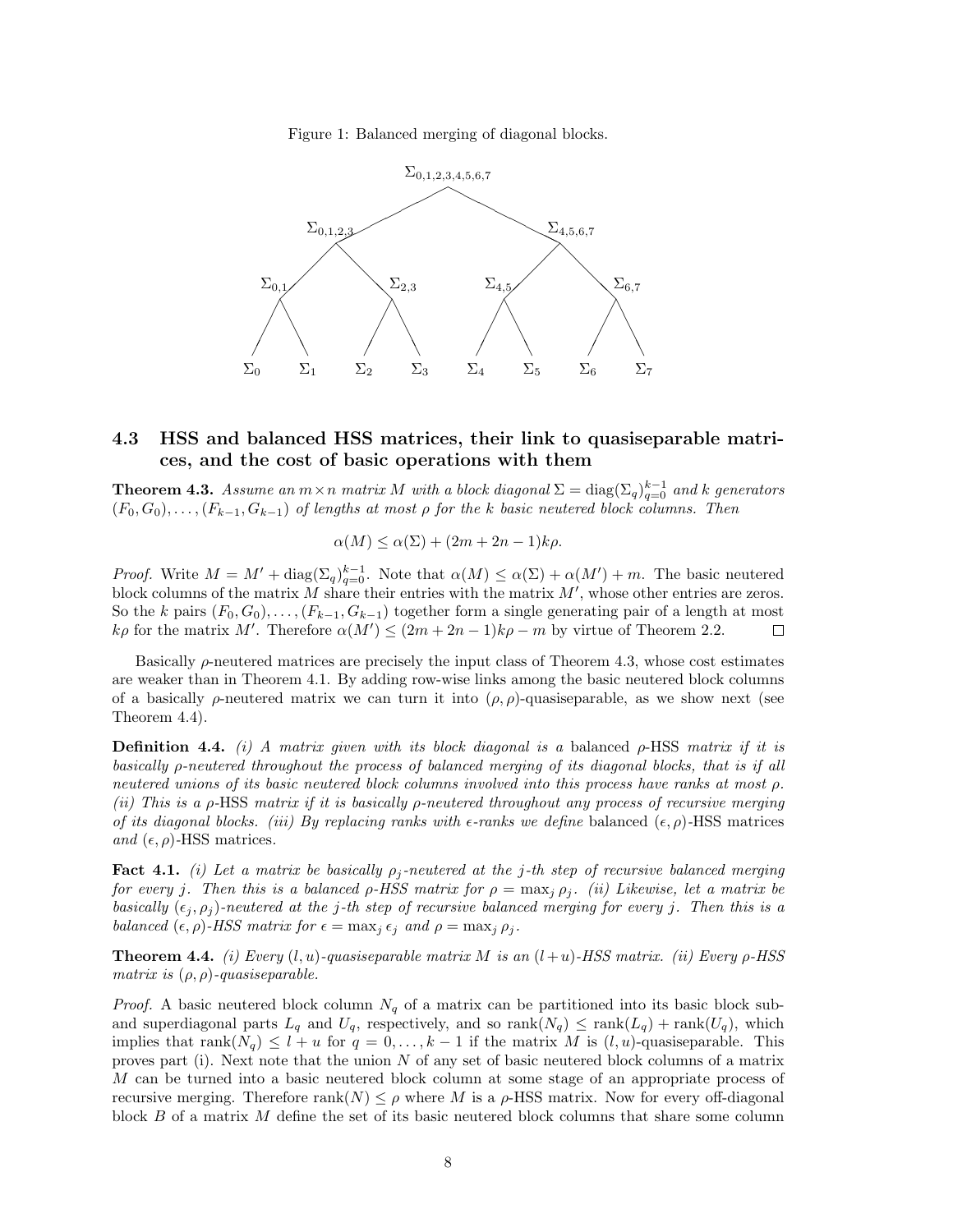indices with the block  $B$  and then note that the block  $B$  is a submatrix of the neutered union of this set. Therefore  $rank(B) \le rank(N) \le \rho$ , and we obtain part (ii). П

By combining Theorems 4.1 and 4.4 we obtain the following results.

**Corollary 4.1.** Assume a  $\rho$ -HSS matrix M given with  $m_q \times n_q$  diagonal blocks  $\Sigma_q$ ,  $q = 0, \ldots, k - 1$ 1, and write  $m = \sum_{q=0}^{k-1} m_q$ ,  $n = \sum_{q=0}^{k-1} n_q$ , and  $s = \sum_{q=0}^{k-1} m_q n_q$ . Then  $\alpha(M) < 2s + 4\rho^2 k$  +  $4\sum_{q=0}^{k-1}(m_q+n_q)\rho = O((m+n)\rho + s)$ . Furthermore if  $m_q = n_q$  for all q and if the matrix M is nonsingular, then  $\beta(M) = O(\sum_{q=0}^{k-1}((\rho + n_q)\rho^2 n_q + n_q^3)).$ 

For a balanced  $\rho$ -HSS matrix M we only have a little weaker representation than in Theorem 4.2; so the proof of the estimates of Corollary 4.1 for  $\alpha(M)$  and  $\beta(M)$  does not apply. We bound  $\alpha(M)$  and  $\beta(M)$  by adjusting the algorithms of [CGS07, Sections 3 and 4], [XXG12], and [XXCB14], devised for a distinct matrix class. Unlike Theorem 4.1 and Corollary 4.1, we allow  $m_q \neq n_q$  for all q.

**Theorem 4.5.** Assume a balanced  $\rho$ -HSS matrix M with  $m_q \times n_q$  diagonal blocks  $\Sigma_q$ ,  $q = 0, \ldots, k-1$ , having  $s = \sum_{q=0}^{k-1} m_q n_q$  entries overall and write  $l = \lceil \log_2(k) \rceil$ ,  $m = \sum_{q=0}^{k-1} m_q$ ,  $n = \sum_{q=0}^{k-1} n_q$ ,  $m_+ = \max_{q=0}^{k-1} m_q$ ,  $n_+ = \max_{q=0}^{k-1} n_q$ , and  $s = \sum_{q=0}^{k-1} m_q n_q$ ,  $s \leq \min\{m_+ n, mn_+\}$ . (i) Then

$$
\alpha(M) < 2s + (m + 4(m + n)\rho)l. \tag{4.2}
$$

(ii) Moreover if  $m = n$  and if the matrix M is nonsingular, then

$$
\beta(M) = O(n_+s + (n_+^2 + \rho n_+ + l\rho^2)n + (k\rho + n)\rho^2).
$$
\n(4.3)

(iii) Furthermore the same bounds  $(4.2)$  and  $(4.3)$  hold for the transpose of a balanced  $\rho$ -HSS matrix M matrix having  $n_q \times m_q$  diagonal blocks  $\Sigma_q$  for  $q = 0, \ldots, k - 1$ .

**Corollary 4.2.** Under the assumptions of parts (i)–(iii) of Theorem 4.5 suppose that  $k\rho = O(n)$ and  $n_+ + \rho = O(\log(n))$ . Then  $\alpha(M) = O((m+n)\log^2(n))$  and  $\beta(M) = O(n\log^3(n))$ .

## 5 Proof of Theorem 4.5

#### 5.1 A proof of bound (4.2)

With no loss of generality assume that the  $(l-1)$ st, that is the final stage of a balanced merging process has produced a  $2 \times 2$  block representation

$$
M = \begin{pmatrix} \bar{\Sigma}_0^{(l)} & \bar{S}_{01}^{(l)} \bar{T}_1^{(l)} \\ \bar{S}_{10}^{(l)} \bar{T}_0^{(l)} & \bar{\Sigma}_1^{(l)} \end{pmatrix}
$$

where  $\bar{\Sigma}_j^{(l)}$  is an  $\bar{m}_j^{(l)} \times \bar{n}_j^{(l)}$  matrix,  $\bar{T}_j^{(l)}$  is an  $\bar{n}_j^{(l)} \times \bar{\rho}_j^{(l)}$  matrix,  $\bar{\rho}_j^{(l)} \leq \rho$ ,  $j = 0, 1$ ,  $\bar{m}_1^{(l)} + \bar{m}_2^{(l)} = m$ , and  $\bar{n}_1^{(l)} + \bar{n}_2^{(l)} = n$ .

Clearly  $\alpha(M) \leq m + \sum_{j=0}^{1} \alpha(\bar{\Sigma}_{j}^{(l)}) + \sum_{j=0}^{1} \alpha(\bar{T}_{j}^{(l)}) + \alpha(\bar{S}_{01}^{(l)}) + \alpha(\bar{S}_{10}^{(l)})$ . Apply Theorem 2.2 and obtain that  $\sum_{j=0}^1 \alpha(\bar{T}_j^{(l)}) + \alpha(\bar{S}_{01}^{(l)}) + \alpha(\bar{S}_{10}^{(l)}) < 4(m+n)\rho$ .

The second last stage of the balanced merging process produces a similar  $2\times 2$  block representation for each of the diagonal blocks  $\bar{\Sigma}_j^{(l)}$ ,  $j = 0, 1$ , and therefore  $\sum_{j=0}^1 \alpha(\bar{\Sigma}_j^{(l)}) < m + 4(m+n)\rho +$  $\sum_{j=0}^{k(1)} \alpha(\bar{\Sigma}_{j}^{(1-1)})$  where  $\bar{\Sigma}_{0}^{(1-1)}, \ldots, \bar{\Sigma}_{k(1)-k}^{(1-1)}$  $\frac{(1-1)}{k(1)-1}$  are the diagonal blocks output at the second last merging stage (cf. Figures 3 and 4). By recursively going back through the merging process, we obtain that  $\alpha(M) < (m + 4(m+n)\rho)l + \sum_{j=0}^{k-1} \alpha(\Sigma_j)$  where  $\Sigma_q = \bar{\Sigma}_q^{(0)}$  is an  $m_q \times n_q$  matrix for  $m_q = \bar{m}_q^{(0)}$ ,  $n_q = \bar{n}_q^{(0)}$ , and  $q = 0, \ldots, k-1$ . Consequently  $\sum_{q=0}^{k-1} \alpha(\Sigma_q) < 2 \sum_{q=0}^{k-1} m_q n_q = 2s$ , and we arrive at bound (4.2).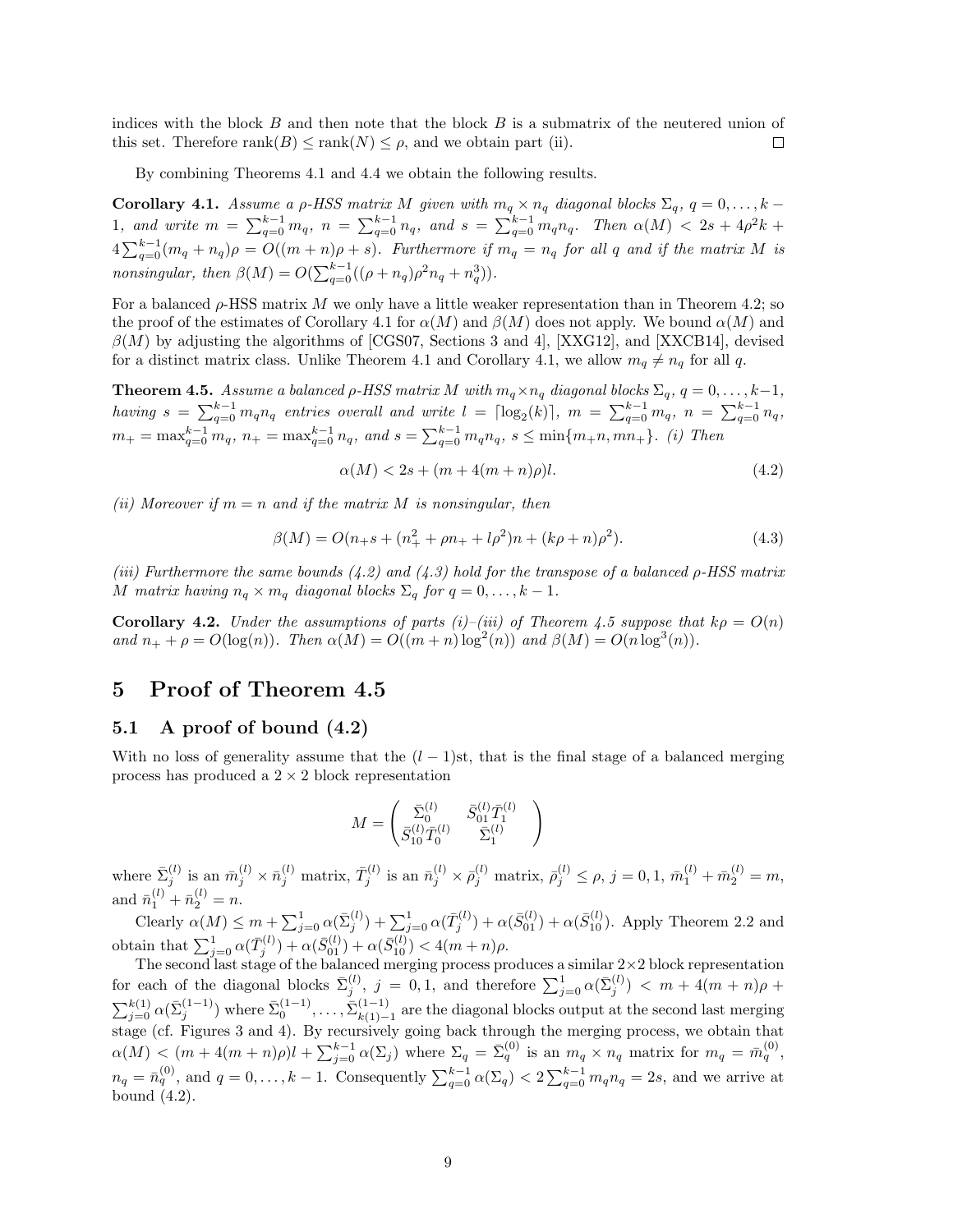#### 5.2 Some introductory comments for proving bound (4.3)

The algorithm of [CGS07, Section 3] factors an  $(l, u)$ -quasiseparable matrix M into the product of unitary and block triangular matrices. This enables unitary reduction of a nonsingular linear systems of equations  $My = b$  to triangular linear systems, and then one can compute the solution vector y in nearly linear arithmetic time. We apply the algorithm to a balanced  $\rho$ -HSS matrix M and obtain similar factorization and unitary reduction to deduce the cost bounds of Theorem 4.5. We rearrange the computations to facilitate the proof of the arithmetic cost estimates, not presented in [CGS07]. As in [CGS07, Section 3] we demonstrate the algorithm for a  $4 \times 4$  block matrix, although instead of  $(l, u)$ -HSS matrix of  $(4.1)$  we work with a basically  $\rho$ -HSS matrix

$$
M = \begin{pmatrix} \Sigma_0 & S_{01}T_1 & S_{02}B_{12}T_2 & S_{03}B_{13}B_{23}T_3 \\ S_{10}T_0 & \Sigma_1 & S_{12}T_2 & S_{13}B_{23}T_3 \\ S_{20}B_{20}T_0 & S_{21}T_1 & \Sigma_2 & S_{23}T_3 \\ S_{30}B_{20}B_{10}T_0 & S_{31}B_{32}T_1 & S_{23}T_2 & \Sigma_3 \end{pmatrix}
$$
(5.1)

having  $m_q \times n_q$  diagonal blocks  $\Sigma_q$  for any pairs  $m_q \times n_q$  and  $q = 0, 1, 2, 3$ . For balanced  $\rho$ -HSS matrices M we could have written  $B_{p,q} = I$  for all pairs of p and q, but we use expression (5.1) to simplify comparison with [CGS07]). As soon as we complete the description of the construction for  $k = 4$ , we outline its generalization to the case of any positive integer k.

#### 5.3 Compression and merging stages

At first, for  $k = 4$  and  $q = 0, 1, 2, 3$ , we compute the QR factors of the matrices  $T_q^H$ , that is compute square unitary matrices  $U_q$  (in factored form) and  $\rho_q \times \hat{n}_q$  matrices  $T_q$  of full column ranks  $\hat{n}_q$  such that  $T_q U_q^H = (O | \hat{T}_q)$  and  $\hat{n}_q \leq \rho_q \leq \rho$ . Write  $\hat{U} = \text{diag}(U_q)_{q=0}^3$ ,  $\widehat{M} = M \hat{U}^H$ ,  $M = \widehat{M} \$ 

$$
\widehat{M} = \begin{pmatrix}\n\Sigma_{00} & \Sigma_{01} & O & S_{01}\widehat{T}_1 & O & S_{02}B_{12}\widehat{T}_2 & O & S_{03}B_{13}B_{23}\widehat{T}_3 \\
O & S_{10}\widehat{T}_0 & \Sigma_{10} & \Sigma_{11} & O & S_{12}\widehat{T}_2 & O & S_{13}B_{2,3}\widehat{T}_3 \\
O & S_{20}B_{20}\widehat{T}_0 & O & S_{21}\widehat{T}_1 & \Sigma_{20} & \Sigma_{21} & O & S_{23}\widehat{T}_3 \\
O & S_{30}B_{20}B_{10}\widehat{T}_0 & O & S_{31}B_{32}\widehat{T}_1 & O & S_{32}\widehat{T}_2 & \Sigma_{30} & \Sigma_{31}\n\end{pmatrix}.
$$

Choose a permutation matrix  $P_0$  such that  $\widehat{M}P_0 = (\text{diag}(\Sigma_{q0})_{q=0}^3 \mid M_1),$ 

$$
M_1=\begin{pmatrix} \Sigma_{01} & S_{01}\widehat{T}_1 & S_{02}B_{12}\widehat{T}_2 & S_{03}B_{13}B_{23}\widehat{T}_3 \\ S_{10}\widehat{T}_0 & \Sigma_{11} & S_{12}\widehat{T}_2 & S_{13}B_{2,3}\widehat{T}_3 \\ S_{20}B_{20}\widehat{T}_0 & S_{21}\widehat{T}_1 & \Sigma_{21} & S_{23}\widehat{T}_3 \\ S_{30}B_{20}B_{10}\widehat{T}_0 & S_{31}B_{32}\widehat{T}_1 & S_{32}\widehat{T}_2 & \Sigma_{31} \end{pmatrix},
$$

and the four diagonal blocks  $\Sigma_{q0}$  have sizes  $m_q \times (n_q - \hat{n}_q)$  for  $q = 0, 1, 2, 3$ . Note that  $M_1$  is a balanced  $\rho$ -HSS matrix. Write  $M = M^{(0)}$ ,  $\Sigma^{(0)} = \text{diag}(\Sigma_{q0})_{q=0}^3$ , and  $U^{(0)} = \hat{U}P_0$ , and obtain that

$$
M^{(0)} = (\Sigma^{(0)} \mid M_1) U^{(0)}.
$$
\n(5.2)

By following [CGS07] we call the above computation of the matrices  $U^{(0)}$ ,  $\Sigma^{(0)}$  and  $M_1$  the compression of the matrix M. For a fixed  $\rho$  we cannot compress the matrix  $M_1$  any further because its every diagonal block  $\Sigma_{q0}$  has at most  $\rho$  columns. At this point (cf. [CGS07]) we merge pairwise the diagonal blocks  $\Sigma_{01}$ ,  $\Sigma_{11}$ ,  $\Sigma_{21}$  and  $\Sigma_{31}$  of the matrix  $M_1$  into the diagonal unions of the two pairs,  $\Sigma_0^{(1)} =$  $\begin{pmatrix} \Sigma_0^{(1)} & \widehat{S}_{01}^{(1)} T_1^{(1)} \\ \widehat{S}_{10}^{(1)} T_0^{(1)} & \Sigma_1^{(1)} \end{pmatrix}$  $\Big)$  and  $\Sigma_1^{(1)} =$  $\begin{pmatrix} \Sigma_2^{(1)} & \widehat{S}^{(1)}_{23} T_3^{(1)} \\ \widehat{S}^{(1)}_{32} T_2^{(1)} & \Sigma_3^{(1)} \\ \end{pmatrix}$  $\setminus$ . By definition, merging preserves the property of being a basically  $\rho$ -HSS matrix, and we redefine  $M_1$  as a  $2 \times 2$  block matrix  $M^{(1)} =$  $\begin{pmatrix} \Sigma_0^{(1)} & \widehat{S}_{01}^{(1)} T_1^{(1)} \\ \widehat{S}_{10}^{(1)} T_0^{(1)} & \Sigma_1^{(1)} \end{pmatrix}$ where  $\Sigma_q^{(1)}$  are  $m_q^{(1)} \times n_q^{(1)}$  matrices,  $\widehat{S}_{pq}^{(1)}$  are  $m_p^{(1)} \times \rho_q^{(1)}$  matrices,  $T_q^{(1)}$ are  $\rho_q^{(1)} \times \bar{n}_q$  matrices,  $m_q^{(1)} = m_{2q} + m_{2q+1}, \bar{n}_q = \hat{n}_{2q} + \hat{n}_{2q+1} \leq 2\rho$ , and  $\rho_q^{(1)} \leq \rho$  for  $p, q \in \{0, 1\}$ .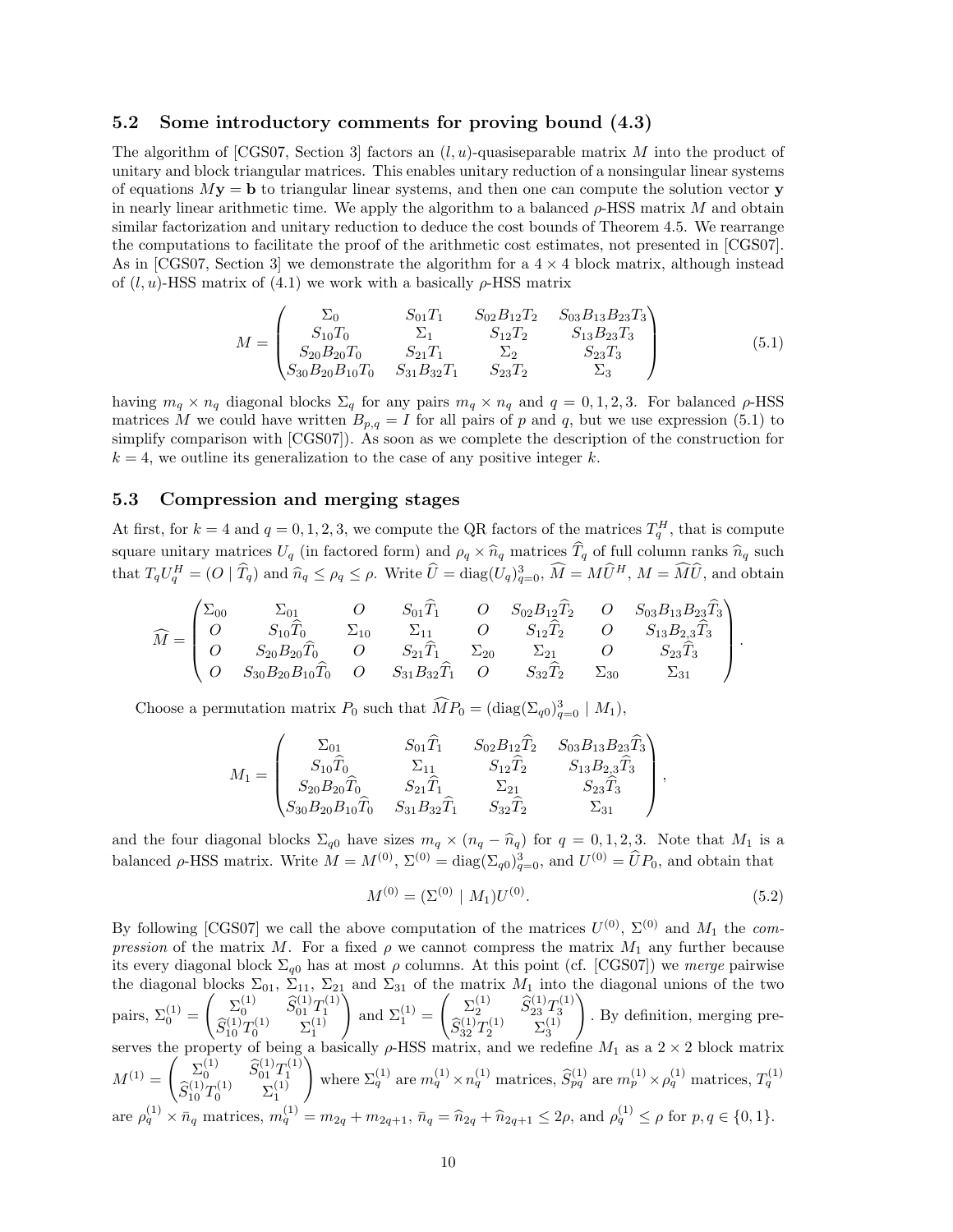#### 5.4 Recursive alternation of compression and merging

By following [CGS07, Section 3] we recursively alternate compression and merging, and next we compress the  $2 \times 2$  block matrix  $M^{(1)}$ . We compute unitary matrices  $U_0^{(1)}$  and  $U_1^{(1)}$  (the Q factors) such that  $T_q^{(1)}(U_q^{(1)})^H = (O \mid \hat{T}_q^{(1)})$  and  $\hat{T}_q^{(1)}$  is an  $n_q^{(1)} \times \rho_q^{(1)}$  matrix of full rank  $n_q^{(1)}$  for  $n_q^{(1)} \leq \rho_q^{(1)} \leq \rho_q$ and  $q = 0, 1$ . Then we write  $\hat{U}^{(1)} = \text{diag}(U_0^{(1)}, U_1^{(1)})$  and obtain  $M^{(1)} = \hat{M}^{(1)} \hat{U}^{(1)}$ ,

$$
\widehat{M}^{(1)} = M^{(1)}(\widehat{U}^{(1)})^H = \begin{pmatrix} \Sigma_{00}^{(1)} & \Sigma_{01}^{(1)} & O & S_{01}^{(1)} \widehat{T}_1^{(1)} \\ O & S_{10}^{(1)} \widehat{T}_0^{(1)} & \Sigma_{10}^{(1)} & \Sigma_{11}^{(1)} \end{pmatrix}
$$

and  $\widehat{M}^{(1)}P_1 =$  $\begin{pmatrix} \Sigma_{00}^{(1)} & O & \Sigma_{01}^{(1)} & S_{01}^{(1)} \hat{T}_1^{(1)} \\ 0 & (1) & (1) \hat{C}_1^{(1)} & (1) \end{pmatrix}$  $\begin{pmatrix} 0 & 0 & \Sigma_{01}^{(1)} & S_{01}^{(1)} \hat{T}_1^{(1)} \\ O & \Sigma_{10}^{(1)} & S_{10}^{(1)} \hat{T}_0^{(1)} & \Sigma_{11}^{(1)} \end{pmatrix}$  for a permutation matrix  $P_1$ . Now write  $\Sigma_q^{(1)} =$  $\Sigma_{q0}^{(1)}$  for  $q=0,1$ ,  $\Sigma^{(1)} = \text{diag}(\Sigma_q^{(1)})_{q=0}^1$ ,  $U^{(1)} = \widehat{U}^{(1)}P_1$ , and  $M_2 =$  $\begin{pmatrix} \sum_{01}^{(1)} & S_{01}^{(1)} \hat{T}_{1}^{(1)} \\ \sum_{0}^{(1)} & S_{01}^{(1)} \end{pmatrix}$  $S_{01}^{(1)}\ \widetilde T_0^{(1)}\ \widetilde T_1^{(1)}\ \Sigma_{11}^{(1)} \left.\begin{array}{c} S_{01}^{(1)}\widehat T_1^{(1)}\ \Sigma_{11}^{(1)} \end{array}\right)$ and obtain

$$
M^{(1)} = (\Sigma^{(1)} \mid M_2) U^{(1)}.
$$
\n(5.3)

We cannot compress the  $2 \times 2$  block matrix  $M_2$  any further because each of its diagonal blocks  $\Sigma_{q_1}^{(1)}$ ,  $q=0,1$ , has at most  $\rho$  columns. We merge these two blocks to rewrite  $M_2$  as a  $1\times 1$  block matrix, to which we refer hereafter as  $\Sigma^{(2)}$ . Now we combine equations (5.2) and (5.3) and write  $U = U^{(0)} \operatorname{diag}(I, U^{(1)})$  to obtain  $M = M^{(0)} = DU$  for  $D = (\Sigma^{(0)} | \Sigma^{(1)} | \Sigma^{(2)})$ ,  $\Sigma^{(0)} = \operatorname{diag}(\Sigma_q^{(0)})_{q=0}^3$ ,  $\Sigma^{(1)} = \text{diag}(\Sigma_0^{(1)}, \Sigma_1^{(1)})$ , and so

$$
D = \begin{pmatrix} \Sigma_0^{(0)} & & | & \Sigma_1^{(1)} & | \\ & \Sigma_1^{(0)} & & | & \Sigma_0^{(1)} & | \\ & & \Sigma_2^{(0)} & & | & \Sigma_1^{(1)} & | \\ & & & \Sigma_3^{(0)} & & & \Sigma_1^{(1)} & | \end{pmatrix},
$$

where (cf. (5.1))  $\Sigma_0^{(1)} =$  $\begin{pmatrix} \Sigma_{01} & S_{01}\widehat{T}_1 \\ S_{10}\widehat{T}_0 & \Sigma_{11} \end{pmatrix}$  $U_1^{(0)}, \Sigma_1^{(1)} =$  $\begin{pmatrix} \Sigma_{21} & S_{23}\widehat{T}_3 \\ S_{32}\widehat{T}_2 & \Sigma_{31} \end{pmatrix}$  $U_1^{(1)}$ , and  $\Sigma_q^{(0)} = \Sigma_{q0}$  for  $q = 0, 1, 2, 3$ . This completes the recursive process of compression and merging of the  $4 \times 4$  block matrix M.

Given an  $m \times n$  balanced  $\rho$ -HSS matrix M with k diagonal blocks  $\Sigma_q$  of sizes  $m_q \times n_q$  for  $q = 0, \ldots, k-1$ , we generalize this recursive process and successively obtain matrices  $U^{(j)}$  (unitary),  $\Sigma^{(j)}$  (block diagonal), and  $M_{j+1} = M^{(j+1)}$  (basically  $\rho$ -HSS) for  $j = 0, \ldots, l-1$  and  $l = \lceil \log_2(k) \rceil$ . At the end we arrive at the factorization  $M = DU$ . Here  $U = U^{(0)} \prod_{j=0}^{l-1} \text{diag}(I, U^{(j)})$  is a unitary matrix,  $D = (\Sigma^{(0)} | \Sigma^{(1)} | \dots | \Sigma^{(l-1)}), \Sigma^{(j)} = \text{diag}(\Sigma_q^{(j)})_{q=0}^{k(j)-1}, \Sigma_q^{(0)} = \Sigma_{q0}$  is an  $m_q \times (n_q - \rho_q^{(0)})$ matrix for  $\rho_q^{(0)} \le \rho$  and  $q = 0, \ldots, k-1$ , whereas  $\Sigma_q^{(j)}$  are  $m_q^{(j)} \times \rho_q^{(j)}$  matrices for  $q = 0, \ldots, k(j)-1$ , where  $k(j) \leq \lceil k/2^{j} \rceil$ ,  $m_q^{(j)} = m_{2q-1}^{(j-1)} + m_{2q}^{(j-1)}$ ,  $m_q^{(0)} = m_q$  for  $q < k$ ,  $m_q^{(0)} = 0$  for  $q \geq k$ ,  $\rho_q^{(j)} \leq \rho$  for  $q = 0, \ldots, k(j) - 1$  and  $j = 1, \ldots, l - 1$ .

#### 5.5 Reduction to an auxiliary linear system

Observe that

$$
\beta(M) \le \beta(D) + \beta(U) + \sum_{j=0}^{l-1} (a(U^{(j)}) + a(\Sigma^{(j)}))
$$
\n(5.4)

where  $a(W)$  denotes the arithmetic cost of computing a matrix W. For the solution of a linear system  $Dy = b$  we need the entries of the matrices  $\Sigma^{(j)}$ , and so bound (5.4) includes the terms  $a(\Sigma^{(j)})$ .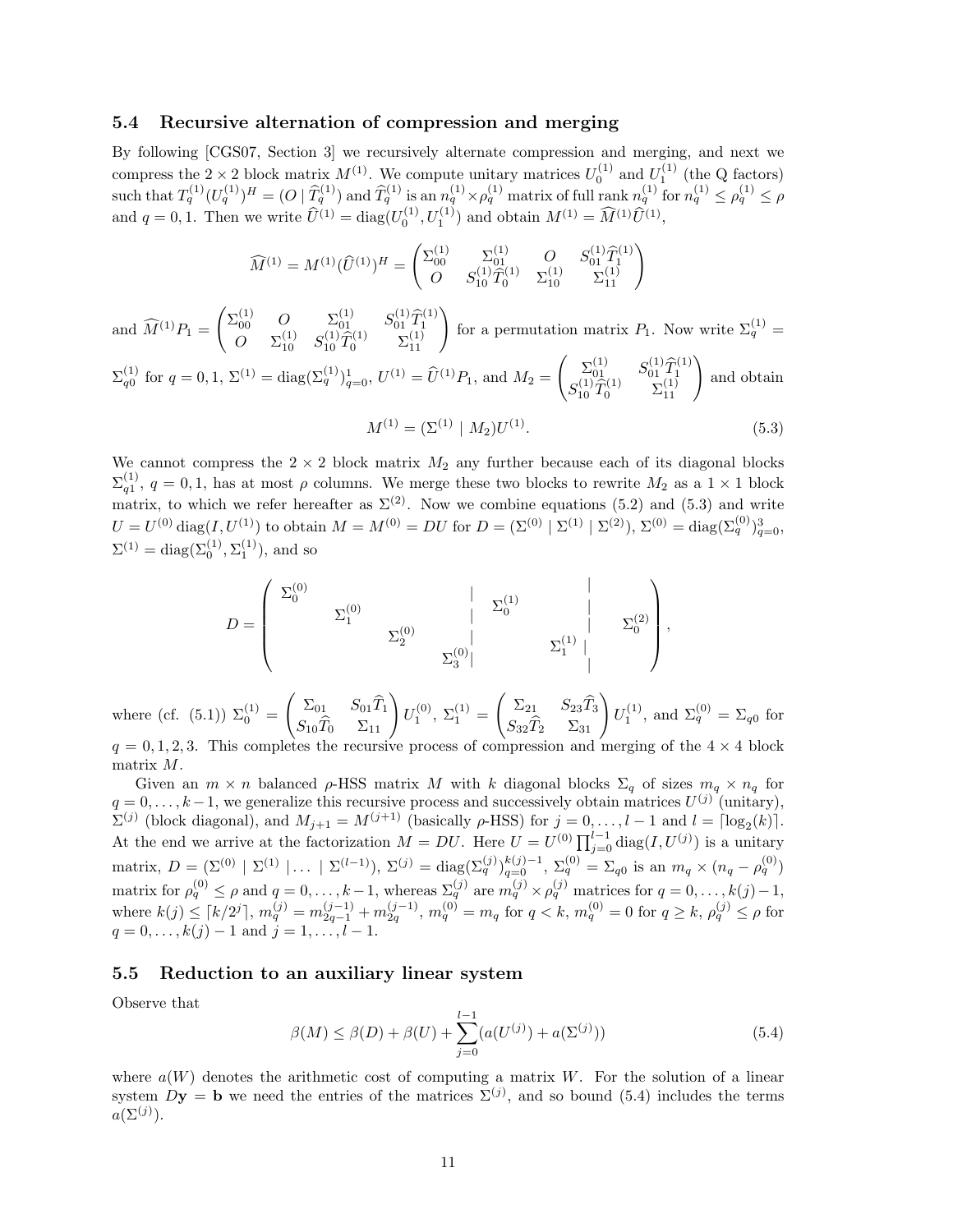The value  $a(U^{(0)})$  is equal to the arithmetic cost of computing the QR factorization of the  $n_q \times \rho_q$ matrices  $T_1^H, \ldots, T_{k-1}^H$  where  $\rho_q \leq \rho$  for all q, and so  $a(U^{(0)}) = O(\sum_{q=0}^{k-1} \rho_q^2 n_q) = O(\rho^2 n)$ . The values  $a(U^{(j)})$  for  $j > 0$  are bounded similarly, except that we compute the QR factors of  $k(j) \leq \lceil k/2^j \rceil$ matrices of sizes at most  $\rho \times \rho$  for every  $j > 0$ , and so  $\sum_{j=1}^{l-1} a(U^{(j)}) = O(k\rho^3)$  and

$$
\sum_{j=0}^{l-1} a(U^{(j)}) = O((n+k\rho)\rho^2).
$$
\n(5.5)

Next estimate  $\beta(U) = \alpha(U^H)$ . At the jth merging the block diagonal matrix  $U^{(j)}$  has  $k(j) \leq$  $\lceil k/2^{j} \rceil$  diagonal blocks, which are the Q factors of the QR factorization for the matrices of sizes of at most  $\rho \times n_q$  for  $q = 0, \ldots, k - 1$  and  $j = 0$  and of at most  $(2\rho) \times \rho$  for all positive j and all q. Therefore  $\alpha(U^{(0)}) = O(\rho \sum_{q=0}^{k-1} n_q) = O(n\rho)$ , whereas  $\alpha(U^{(j)}) \leq c k\rho^2/2^j$  for a constant c and all  $i > 0$ , and so

$$
\beta(U) = O((n + k\rho)\rho),\tag{5.6}
$$

dominated by bound (5.5). It remains to estimate  $\beta(D)$  and  $a(\Sigma^{(j)})$  for  $j = 0, \ldots, l - 1$ .

Write  $a(\Sigma^{(j)}) = a_0(\Sigma^{(j)}) + a_1(\Sigma^{(j)})$  where  $a_0(\Sigma^{(j)})$  and  $a_1(\Sigma^{(j)})$  denote the arithmetic cost of computing the block products  $\Sigma^{(j)}U^{(j)} = \text{diag}(\Sigma_p^{(j)} U_p^{(j)})_{p=0}^{k(j)}$  and the blocks appended to the diagonal blocks at the  $j$ th merging, respectively.

Compute the block product  $\Sigma^{(j)}U^{(j)}$  by using less than  $2\sum_{q=0}^{k-1} m_q n_q \rho \leq 2mn_+\rho$  arithmetic operations for  $j = 0$  and less than  $2\sum_{q=0}^{k(j)-1} m_q^{(j)} n_q^{(j)} \rho \leq 2m\rho^2$  for every positive  $j = 0$ . Hence  $\sum_{j=0}^{l=1} a_0(\Sigma^{(j)}) \leq 2(n_+ + l\rho)m\rho.$ 

Next observe that  $a_1(\Sigma^{(0)})$  amounts to the cost of computing the products  $S_{10}\widehat{T}_0$ ,  $S_{01}\widehat{T}_1$ ,  $S_{32}\widehat{T}_2$ , and  $S_{23}\hat{T}_3$  in the displayed case of (5.1), where  $k = 4$ . In the general case the two factors of such a product in a block row q have sizes of at most  $m_q \times \rho$  and  $\rho \times \rho$ , respectively, for  $q = 0, \ldots, k - 1$ . Therefore  $a_1(\Sigma^{(0)}) < 2\rho^2 \sum_{q=0}^{k-1} m_q = 2\rho^2 m$ . Likewise  $a_1(\Sigma^{(j)}) < 2\rho^2 m$  for every j because the overall number of rows of the factors  $S_{pq}^{(j)}$  is equal to m, whereas the factors  $\widehat{T}_q^{(j)}$  have sizes at most  $\rho \times \rho$ . Consequently  $\sum_{j=0}^{l-1} a_1(\Sigma^{(j)}) < 2l\rho^2 m$  and

$$
\sum_{j=0}^{l-1} a(\Sigma^{(j)}) < 2(n_+ + 2l\rho)m\rho. \tag{5.7}
$$

To estimate  $\beta(M)$  it remains to bound  $\beta(D)$ .

#### 5.6 The second recursive factorization

By following [CGS07, Section 3] compute the QR factors of the matrices  $\Sigma_q^{(0)}$  for  $q = 0, \ldots, k-1$ , that is compute some unitary matrices  $V_q^{(0)}$  (in factored form) and  $\hat{\rho}_q^{(0)} \times \hat{\rho}_q^{(0)}$  nonsingular upper triangular matrices  $\hat{\Sigma}_q^{(0)}$  such that  $\Sigma_q^{(0)} = V_q^{(0)} \begin{pmatrix} O \\ \hat{\Sigma}_q^{(0)} \end{pmatrix}$  $\widehat{\Sigma}_q^{(0)}$ and  $\hat{\rho}_q^{(0)} \le \min\{m_q, n_q\}$  for all q. Write  $V^{(0)} = \text{diag}(V_q^{(0)})_{q=0}^{k-1}, D_1^{(j)} = (V^{(0)})^H \Sigma^{(j)}$  for  $j = 0, \ldots, l-1$ , and  $\hat{D} = (D_1^{(1)} \mid \ldots \mid D_1^{(l-1)})$ . Note that all nonzero blocks of the matrices  $\Sigma^{(j)}$  for all positive j keep their sizes and positions and do not increase their ranks in the transition to the matrices  $D_1^{(j)}$  and that the matrix  $D_1^{(0)}$  has exactly  $\sum_{q=0}^{k-1} \hat{\rho}_q^{(0)}$  nonzero rows. Remove all rows of the matrix  $\hat{D}$  sharing indices with these rows and let  $D_k$  dopote the resulting matrix. Substitution reduces the solution of a linear system  $D_N = h$  to  $D_1$  denote the resulting matrix. Substitution reduces the solution of a linear system  $Dy = b$  to computing the matrices  $D_1^{(j)}$ ,  $j = 0, \ldots, l-1$ , and to solving two linear systems of equations with the matrices  $D_1$  and  $D_1^{(0)}$ . Recursively apply this process to the matrix  $D_1$ . Note that in l recursive steps the substitution reduces the original linear system  $Dy = b$  to block diagonal systems with triangular diagonal blocks.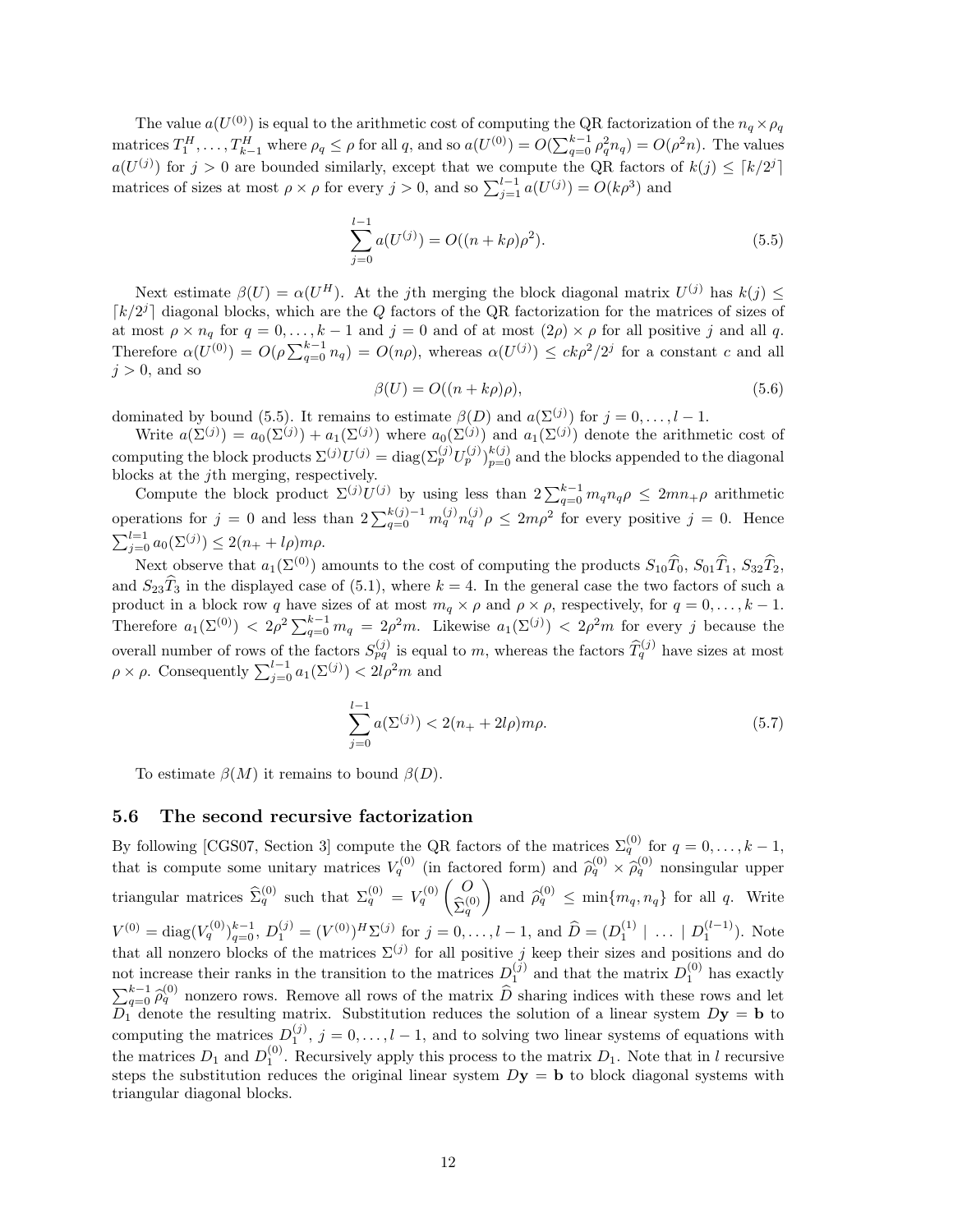#### 5.7 Completion of the proof of the theorem

We have showed that  $\beta(D) \leq \sigma + \sum_{j=0}^{l-1} (\beta(V^{(j)}) + a(V^{(j)}) + a(D_j))$ . Here  $\sigma$  denotes the cost of the substitution and of the solution of all triangular linear systems involved,  $V^{(j)}$  denotes the unitary multiplier computed at the jth stage of the above process for  $j = 0, \ldots, l-1$ , and  $a(D_i)$  denotes the arithmetic cost of the multiplication of the matrix  $V^{(j)}$  by the submatrix (we denote it  $\widehat{D}_j$ ) obtained by removing the entries of the block column  $D_j^{(j)}$  from the matrix  $D_j$ . Hereafter let  $\nu(W)$  denote the overall number of the nonzero entries of a matrix W, observe that  $\sigma < 2\nu(D)$ , and obtain

$$
\sigma < 2\nu(D) \le 2s + 2(l - 1)m\rho. \tag{5.8}
$$

The arithmetic cost of the computation of the unitary multipliers  $V^{(j)}$  is  $O(\sum_{q=0}^{k-1} m_q n_q^2)$  $O(mn_+^2)$  at Stage 0 of the process and is  $O(\sum_{p=0}^{k(j)-1} m_p^{(j)} (n_p^{(j)})^2)$  at its jth stage for every positive j. Here  $n_p^{(j)} \leq \rho$ , and the sum  $\sum_{p=0}^{k(j)-1} m_p^{(j)}$  is monotone decreasing from m as j increases from 0. Therefore  $\sum_{j=1}^{l-1} a(V^{(j)}) = O(lm\rho^2)$ , and so

$$
\sum_{j=0}^{l-1} a(V^{(j)}) = O(n_+^2 + l\rho^2)m.
$$
\n(5.9)

This bound strongly dominates the sum  $\sum_{j=0}^{l-1}(\beta(V^{(j)}) = \sum_{j=0}^{l-1} \alpha((V^{(j)})^H)$ .

To compute the product  $V^{(j)}\hat{D}_j$  we need  $O(\rho mn_+)$  arithmetic operations for  $j=0$  and  $O(m\rho^2)$ for any j > 0. Consequently we perform this computation for  $j = 0, \ldots, l-1$  by using  $O((n+1\rho)m\rho)$ arithmetic operations, which matches  $(5.7)$ . Combine estimates  $(5.4)$ – $(5.9)$  to deduce bound  $(4.3)$ .

To prove part (iii) of the theorem, apply bounds (4.2) and (4.3) to the transposed matrix  $M<sup>T</sup>$ , thus extending them to the case where the matrix M is the transpose of a balanced  $\rho$ -HSS matrix that has  $n_q \times m_q$  diagonal blocks  $\Sigma_q$  for  $q = 0, \ldots, k - 1$ .

**Remark 5.1.** At the jth stage of the merging process we deal with matrix  $D_j$ , which has at most  $d_j = \lceil n_{+}(j)/n \rceil \leq 2^{l-j}$  block columns, each of at most  $\rho$  columns, that is at most  $\rho 2^{l-j}$  columns overall. Suppose we stop merging process at this stage and compute the QR factors of the matrix at the arithmetic cost  $O(m\rho^2 2^{l-j+1})$ . For  $\rho = O(\log(n))$  this modification does not affect the cost bound  $\beta(M) = O(n \log^3(n))$  of Corollary 4.2 where the integer  $l - j$  is bounded from above by a constant and even where  $l - j = O(\log(\log(n)))$ .

# 6 Extension to tridiagonal blocks

We wish to approximate CV matrices by balanced  $\rho$ -HSS matrices, but this only works when we extend this class. We are going to do this and to extend Theorem 4.5 and Corollary 4.2 accordingly. We begin with demonstration by example (cf. Figure 5 and [B10]).

**Example 6.1.** The following  $8 \times 8$  block matrix turns into a block tridiagonal matrix if we glue together its lower and upper boundaries,

$$
M = \begin{pmatrix} \Sigma_0 & B_0 & O & O & O & O & O & O & A_0 \\ A_1 & \Sigma_1 & B_1 & O & O & O & O & O & O \\ O & A_2 & \Sigma_2 & B_2 & O & O & O & O \\ O & O & A_3 & \Sigma_3 & B_3 & O & O & O \\ O & O & O & A_4 & \Sigma_4 & B_4 & O & O \\ O & O & O & O & A_5 & \Sigma_5 & B_5 & O \\ O & O & O & O & O & A_6 & \Sigma_6 & B_6 \\ B_7 & O & O & O & O & O & A_7 & \Sigma_7 \end{pmatrix}.
$$
 (6.1)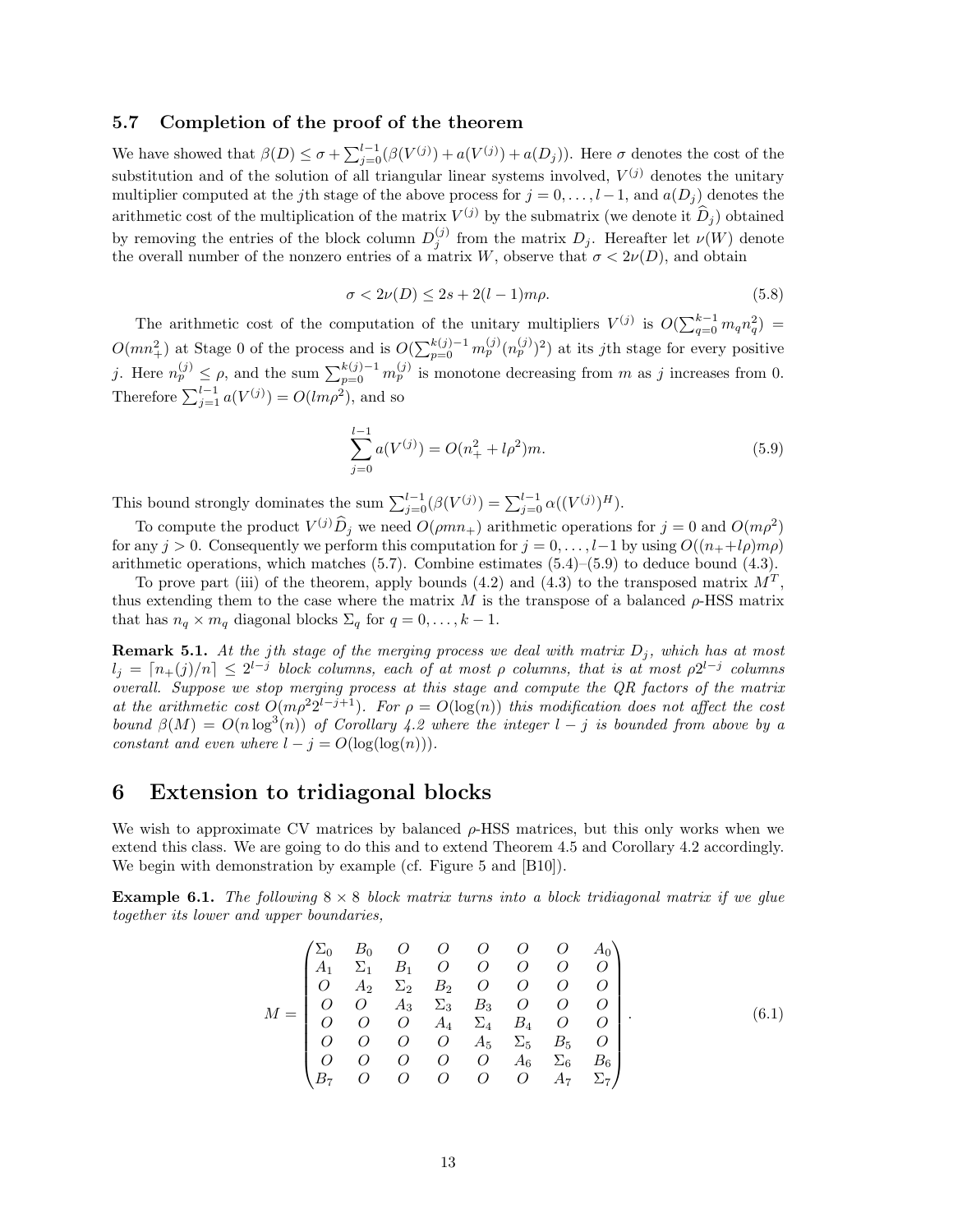Define the eight tridiagonal blocks,

$$
\Sigma_0^{(c)} = \begin{pmatrix} B_7 \\ \Sigma_0 \\ A_1 \end{pmatrix}, \ \Sigma_1^{(c)} = \begin{pmatrix} B_0 \\ \Sigma_1 \\ A_2 \end{pmatrix}, \ \Sigma_2^{(c)} = \begin{pmatrix} B_1 \\ \Sigma_2 \\ A_3 \end{pmatrix}, \ \Sigma_3^{(c)} = \begin{pmatrix} B_2 \\ \Sigma_3 \\ A_4 \end{pmatrix},
$$

$$
\Sigma_4^{(c)} = \begin{pmatrix} B_3 \\ \Sigma_4 \\ A_5 \end{pmatrix}, \ \Sigma_5^{(c)} = \begin{pmatrix} B_4 \\ \Sigma_5 \\ A_6 \end{pmatrix}, \ \Sigma_6^{(c)} = \begin{pmatrix} B_5 \\ \Sigma_6 \\ A_7 \end{pmatrix}, \text{ and } \Sigma_7^{(c)} = \begin{pmatrix} B_6 \\ \Sigma_7 \\ A_0 \end{pmatrix}.
$$

Here  $\Sigma_1^{(c)}$ ,  $\Sigma_2^{(c)}$ ,  $\Sigma_3^{(c)}$ ,  $\Sigma_4^{(c)}$ ,  $\Sigma_5^{(c)}$ , and  $\Sigma_6^{(c)}$  are six blocks of the matrix M of equation (6.1), whereas each of the two submatrices  $\Sigma_0^{(c)}$  and  $\Sigma_7^{(c)}$  has been made up of a pair of blocks of this matrix. Each pair, however, turns into a single block if we glue together the lower and upper boundaries of the matrix M. We still call a block column basic and denote it  $M_q$  if  $\mathcal{C}(M_q) = \mathcal{C}(\Sigma_q^{(c)})$ , that is if it shares the column indices with the diagonal block  $\Sigma_q$  and the tridiagonal block  $\Sigma_q^{(c)}$ . The admissible block  $N_q^{(c)}$  (playing the role of a basic neutered block column of Definition 4.2) complements the tridiagonal block  $\Sigma_q^{(c)}$  in its basic block column. The admissible block  $N_q^{(c)}$  is filled with zeros in the case of the matrix M of (6.1) for every q,  $q = 0, \ldots, 7$ , but not so in the case of general  $8 \times 8$  block matrix embedding the matrix  $M$  of (6.1). Here are some sample unions of the tridiagonal blocks of the matrix M of  $(6.1)$ ,  $\Sigma_{0,1,...,7}^{(c)} = M$ ,

$$
\Sigma_{0,1,2,3}^{(c)} = \begin{pmatrix} B_7 & O & O & O \\ \Sigma_0 & B_0 & O & O \\ A_1 & \Sigma_1 & B_1 & O \\ O & A_2 & \Sigma_2 & B_2 \\ O & O & A_3 & \Sigma_3 \\ O & O & O & A_4 \end{pmatrix}, \ \Sigma_{0,1}^{(c)} = \begin{pmatrix} B_7 & O \\ \Sigma_0 & B_0 \\ A_1 & \Sigma_1 \\ O & A_2 \end{pmatrix}, \ \text{ and } \Sigma_{2,3}^{(c)} = \begin{pmatrix} B_1 & O \\ \Sigma_2 & B_2 \\ A_3 & \Sigma_3 \\ O & A_4 \end{pmatrix}.
$$

Let us generalize this demonstration. Assume a block matrix M with k diagonal blocks  $\Sigma_q$ , of sizes  $m_q^{(c)} \times n_q$ , for  $q = 0, \ldots, k-1$ , and glue together its lower and upper block boundaries. Then each diagonal block, including the two extremal blocks  $\Sigma_0$  and  $\Sigma_{k-1}$ , has exactly two neighboring blocks in its basic block column: they are given by the pair of the subdiagonal and superdiagonal blocks. Define the *tridiagonal blocks*  $\Sigma_0^{(c)}, \ldots, \Sigma_{k-1}^{(c)}$  $(k)$ <sub>k−1</sub> of sizes  $m_q^{(c)} \times n_q$  by combining such triples of blocks where  $m_q^{(c)} = m_{q-1 \mod k} + m_q + m_{q+1 \mod k}, q = 0, \ldots, k-1$ . Write  $m^{(c)} = \sum_{q=0}^{k-1} m_q^{(c)}$ and note that  $m^{(c)} = 3m$  because the number of rows in each of the three block diagonals sums to m. Therefore  $s^{(c)} = \sum_{q=0}^{k-1} m_q^{(c)} n_q \le m^{(c)} n_+ \le 3mn_+$ . The complements of the tridiagonal blocks in their basic block columns are also blocks, called admissible (cf. [B10]).

Working with tridiagonal rather than diagonal blocks, we extend our definitions of the unions of blocks, recursive and balanced merging, basically  $\rho$ -neutered, balanced  $\rho$ -HSS, and  $\rho$ -HSS matrices (cf. Definitions 4.2, 4.3, and 4.4) as well as basically  $(\epsilon, \rho)$ -neutered, balanced  $(\epsilon, \rho)$ -HSS, and  $(\epsilon, \rho)$ -HSS matrices, and we call such matrices extended. Can we extend Theorem 4.5 and Corollary 4.2 to the case of extended balanced  $\rho$ -HSS matrices M where we replace the integer parameters m and s by  $m^{(c)} = 3m$  and  $s^{(c)} \le m^{(c)} n_+ = 3mn_+$ , respectively? The extension of part (i) of Theorem 4.5 is immediate, but to extend the algorithms supporting its part (ii) we must impose some restriction on the input matrix M.

**Definition 6.1.** An extended balanced  $\rho$ -HSS matrix is hierarchically regular if all its diagonal blocks at the second factorization stage of the associated balanced merging process have full rank. This matrix is hierarchically well conditioned if these blocks are also well conditioned.

**Theorem 6.1.** Suppose that the matrix M in Theorem 4.5 is replaced by an extended  $m \times n$  balanced  $\rho$ -HSS matrix  $M^{(c)}$  and also suppose that the integer parameters m and s in bounds (4.2) on  $\alpha(M)$ and (4.3) on  $\beta(M)$  are replaced by  $m^{(c)} = 3m$  and  $s^{(c)} \leq 3mn_+$ , respectively. (i) Then bound (4.2) still holds. (ii) Moreover bound (4.3) holds if  $m = n$  and if the matrix M is hierarchically regular.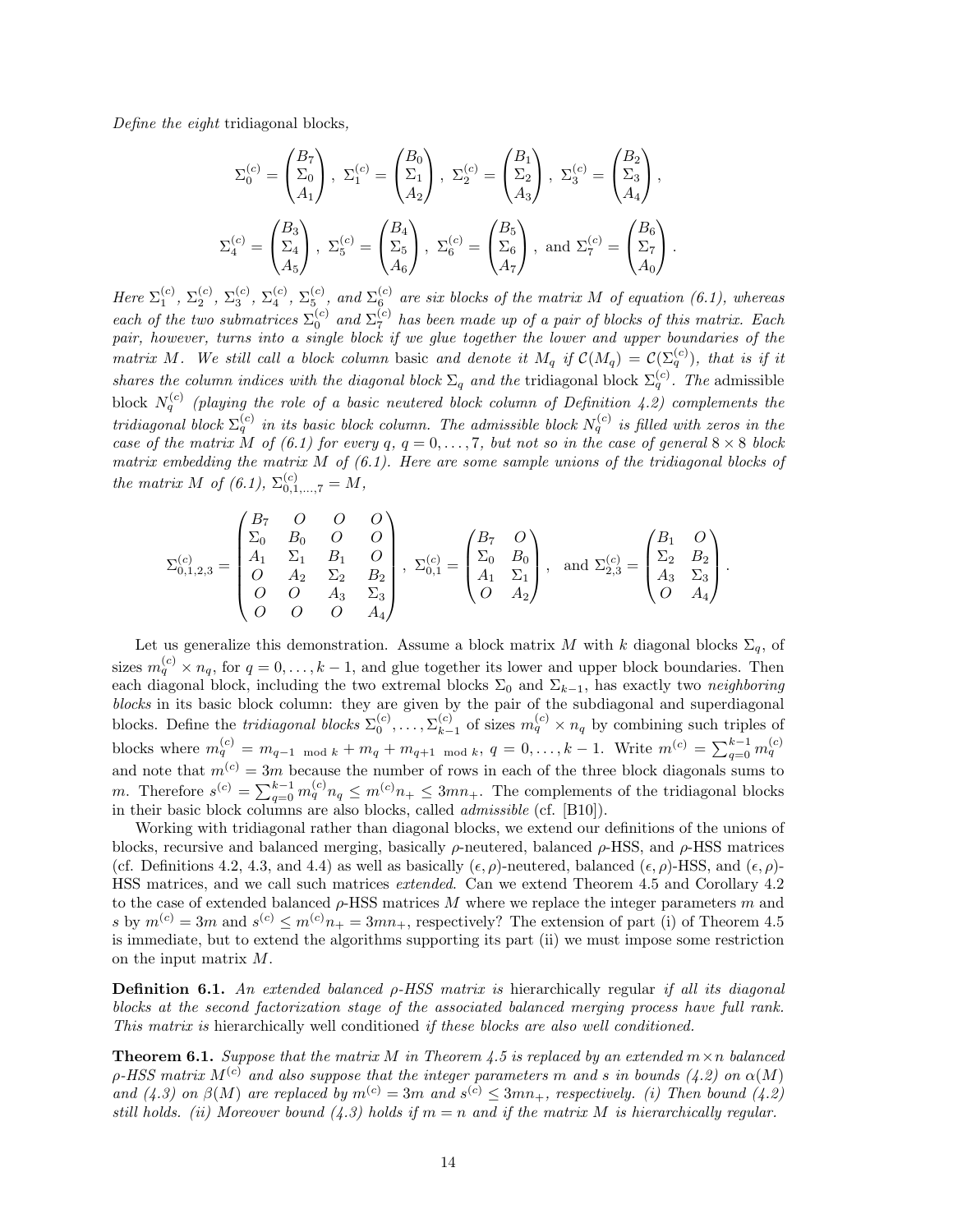*Proof.* Revisit the proof of the bound on  $\alpha(M)$  and  $\beta(M)$  of Theorem 4.5, replacing the integer parameters m and  $\bar{s}^{(j)}$  according to the assumptions of the new theorem. Then verify that with the only exception, all auxiliary and final bounds remain valid. The exception is the impact of the QR factorizations at the second factorization stage in our proof of bound (4.3) on  $\beta(M)$ . Because of the transition to the tridiagonal blocks, the sizes and ranks of the nonzero blocks of the matrices  $\Sigma^{(j)}$  for positive j can increase in the transition to the matrices  $D_1^{(j)}$ . To avoid this increase, we restrict the QR factorizations at that stage to the diagonal blocks and use the computed triangular factors as the pivot blocks to eliminate the other entries of the tridiagonal blocks in these columns by means of substitution. We readily verify that the recipe works (that is we avoid divisions by 0) and still supports bound  $(4.3)$  where the matrix  $M$  is hierarchically regular.  $\Box$ 

Corollary 6.1. Under the assumptions of Theorem 6.1 suppose that  $k\rho = O(n)$  and  $n_+ + \rho =$  $O(\log(n))$ . Then  $\alpha(M) = O((m+n)\log^2(n))$  and  $\beta(M) = O(n\log^3(n))$ .

**Remark 6.1.** Clearly an extended balanced HSS process supporting Theorem 6.1 can fail numerically unless the input matrix is hierarchically regular and hierarchically well conditioned. It is a challenge to investigate how frequently this necessary condition is sufficient. Here is a simple initial observation. Denote by  $\nabla$  the maximum norm of the inverses of the triangular factors in the recursive HSS process. Then the solution of the associated triangular linear systems of equations magnifies the input error by a factor of  $\nabla^l$ ,  $l \leq \log_2 n$ . Even for reasonably bounded values  $\nabla$  this growth can be fairly large but never exponential.

# 7 Approximation of the CV and  $CV<sup>T</sup>$  matrices by HSS matrices and algorithmic implications

#### 7.1 Small-rank approximation of certain Cauchy matrices

**Definition 7.1.** (See [CGS07, page 1254].) For a separation bound  $\theta < 1$  and a complex separation center c, two complex points s and t are  $(\theta, c)$ -separated from one another if  $|\frac{t-c}{s-c}| \leq \theta$ . Two sets of complex numbers S and T are  $(\theta, c)$ -separated from one another if every two points  $s \in S$  and  $t \in T$ are  $(\theta, c)$ -separated from one another.  $\delta_{c,S} = \min_{s \in S} |s - c|$  denotes the distance from the center c to the set S.

**Lemma 7.1.** (See [R85] and [CGS07, equation  $(2.8)$ ].) Suppose two complex values s and t are  $(\theta, c)$ -separated from one another for  $0 \le \theta < 1$  and a complex center c and write  $q = \frac{t-c}{s-c}$ ,  $|q| \le \theta$ . Then for every positive integer  $\rho$  it holds that

$$
\frac{1}{s-t} = \frac{1}{s-c} \sum_{h=0}^{\rho-1} \frac{(t-c)^h}{(s-c)^h} + \frac{q_\rho}{s-c} \text{ where } |q_\rho| = \frac{|q|^\rho}{1-|q|} \le \frac{\theta^\rho}{1-\theta}.
$$
 (7.1)

*Proof.* 
$$
\frac{1}{s-t} = \frac{1}{s-c} \frac{1}{1-q}, \ \frac{1}{1-q} = \sum_{h=0}^{\infty} q^h = \left( \sum_{h=0}^{\rho-1} q^h + \sum_{h=\rho}^{\infty} q^h \right) = \left( \sum_{h=0}^{\rho-1} q^h + \frac{q^{\rho}}{1-q} \right).
$$

Corollary 7.1. (Cf. [CGS07, Section 2.2] and [B10].) Suppose two sets of 2n distinct complex numbers  $S = \{s_0, \ldots, s_{m-1}\}\$  and  $\mathcal{T} = \{t_0, \ldots, t_{n-1}\}\$  are  $(\theta, c)$ -separated from one another for  $0 <$  $\theta$  < 1 and a global complex center c. Define the Cauchy matrix  $C = (\frac{1}{s_i - t_j})_{i,j=0}^{m-1,n-1}$  and write  $\delta = \delta_{c,S} = \min_{i=0}^{m-1} |s_i - c|$  (cf. Definition 7.1). Fix a positive integer  $\rho$  and define the  $m \times \rho$  matrix  $F = (1/(s_i - c)^{\nu+1})_{i,\nu=0}^{m-1,\rho-1}$  and the  $n \times \rho$  matrix  $G = ((t_j - c)^{\nu})_{j,\nu=0}^{n-1,\rho-1}$ . (We can compute these matrices by using  $(m+n)\rho+m$  arithmetic operations.) Then

$$
C = FG^{T} + E, \ |E| \le \frac{\theta^{\rho}}{(1 - \theta)\delta}.
$$
\n
$$
(7.2)
$$

*Proof.* Apply (7.1) for  $s = s_i$ ,  $t = t_j$ , and all pairs  $(i, j)$  to deduce (7.2).

 $\Box$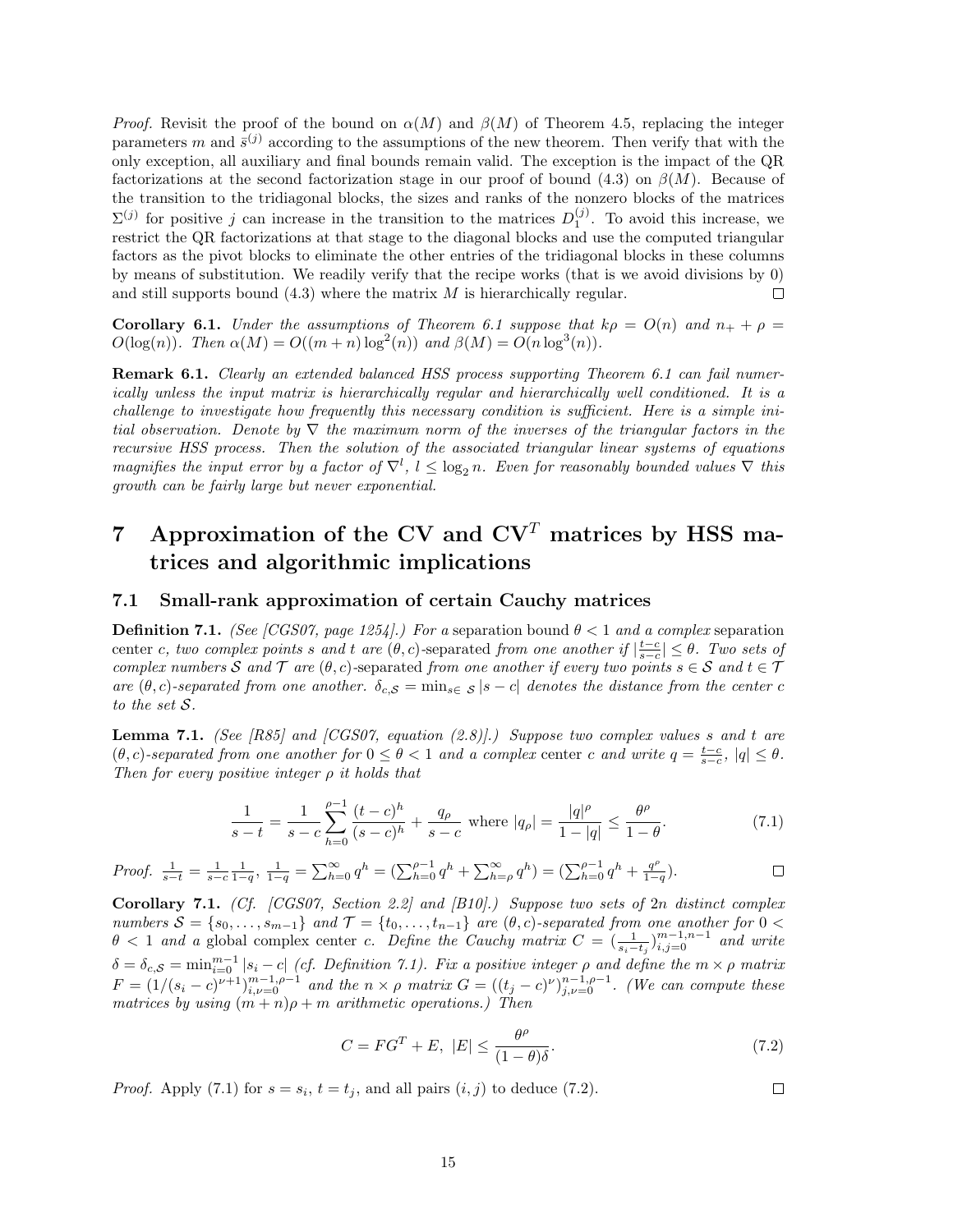**Remark 7.1.** Assume an  $m \times n$  Cauchy matrix  $C = (\frac{1}{s_i-t_j})_{i,j=0}^{m-1,n-1}$  with  $m+n$  distinct knots  $s_0, \ldots, s_{m-1}, t_0, \ldots, t_{n-1}$ . Then rank $(C) = \min\{m, n\}$  (cf. Theorem 3.1). Further assume that the sets  $S = \{s_0, \ldots, s_{m-1}\}\$  and  $\mathcal{T} = \{t_0, \ldots, t_{n-1}\}\$  are  $(\theta, c)$ -separated from one another for a global complex center c and  $0 < \theta < 1$  such that the value  $(1 - \theta)\delta/\sqrt{mn}$  is not small. Then by virtue of the corollary the matrix C, having full rank, can be closely approximated by a matrix  $FG<sup>T</sup>$  of a smaller rank  $\rho < \min\{m, n\}$ , and therefore is ill conditioned. Furthermore if we have such  $(\theta, c)$ -separation just for a  $k \times l$  submatrix  $C_{k,l}$  of the matrix C (this implies that  $\text{nrank}(C_{k,l}) \leq \rho$ ), then it follows that  $\text{nrank}(C) \leq m - k + n - l + \rho$ . Consequently if  $m - k + n - l + \rho < \min\{m, n\}$ , then again the matrix  $C$  is ill conditioned. This class of ill conditioned Cauchy matrices contains a large subclass of CV and  $CV^T$  matrices. In particular a CV matrix is ill conditioned if all its knots  $s_i$  or all knots  $s_i$  of its submatrix of a large size lie far enough from the unit circle  $\{z : |z| = 1\}$ , because in this case the origin serves as a global center for the matrix or the submatrix.

#### 7.2 Block partition of a Cauchy matrix

Generally neither CV matrix nor its submatrices of a large size have global separation centers. So instead of the approximation of a CV matrix by a low-rank matrix we seek its approximation by an extended balanced  $\rho$ -HSS matrix for a bounded integer  $\rho$ . We first fix a reasonably large integer k and then partition the complex plane into  $k$  congruent sectors sharing the origin  $0$ , which induces a uniform k-partition of the knot sets S and T and thus a block partition of the associated Cauchy matrix. In the next subsection we specialize these partitions to the case of a CV matrix.

**Definition 7.2.**  $\mathcal{A}(\phi, \phi') = \{z = \exp(\psi \sqrt{-1}) : 0 \leq \phi \leq \psi \leq \phi' \leq 2\pi\}$  is the semi-open arc of the unit circle  $\{z : |z = 1|\}$  having length  $\phi' - \phi$  and the endpoints  $\tau = \exp(\phi \sqrt{-1})$  and  $\tau' = \exp(\phi' \sqrt{-1})$ .  $\Gamma(\phi, \phi') = \{z = r \exp(\psi \sqrt{-1}) : r \geq 0, 0 \leq \phi \leq \psi \leq \phi' \leq 2\pi\}$  is the semi-open sector bounded by the two rays from the origin to the two endpoints of the arc.  $\bar{\Gamma}(\phi, \phi')$  denotes the exterior (that is the complement) of this sector.

Fix a positive integer  $l_+$ , write  $k = 2^{l_+}$ ,  $\phi_q = 2q\pi/k$ , and  $\phi'_q = \phi_{q+1 \mod k}$ , partition the unit circle  $\{z: |z=1|\}$  by k equally spaced points  $\phi_0,\ldots,\phi_{k-1}$  into k semi-open arcs  $\mathcal{A}_q = \mathcal{A}(\phi_q, \phi'_q)$ , each of the length  $2\pi/k$ , and define the semi-open sectors  $\Gamma_q = \Gamma(\phi_q, \phi'_q)$  for  $q = 0, \ldots, k-1$ . Now assume the polar representation  $s_i = |s_i| \exp(\mu_i \sqrt{-1})$  and  $t_j = |t_j| \exp(\nu_j \sqrt{-1})$ , and reenumerate the knots in the counter-clockwise order of the angles  $\mu_i$  and  $\nu_j$  beginning with the knots in the sector  $\Gamma(\phi_0, \phi'_0)$  and breaking ties arbitrarily. Induce the block partition of a Cauchy matrix  $C = (C_{p,q})_{p,q=0}^{k-1}$ and its partition into basic block columns  $C = (C_0 \mid ... \mid C_{k-1})$  such that  $C_{p,q} = \left(\frac{1}{s_i - t_j}\right)$  $s_i \in \Gamma_p, t_j \in \Gamma_q$ and  $C_q = \left(\frac{1}{s_i - t_j}\right)$  $s_i \in \{0, ..., n-1\}, t_j \in \Gamma_q$  for  $p, q = 0, ..., k-1$ . Further, for every q define the diagonal block  $\Sigma_q = C_{q,q}$ , its two neighboring blocks  $C_{q-1 \mod k,q}$  and  $C_{q+1 \mod k,q}$ , the tridiagonal block  $\Sigma_q^{(c)}$ 

(made up of the block  $C_q$  and its two neighbors), and the admissible block  $N_q^{(c)}$ , which complements the tridiagonal block  $\Sigma_q^{(c)}$  in its basic block column  $C_q$ .

## 7.3  $(0.5, c_q)$ -separation of the tridiagonal and admissible blocks of a CV matrix

The following lemma can be readily verified (cf. Figure 6).

Lemma 7.2. Suppose  $0 \le \chi \le \phi \le \eta < \phi' < \chi' \le \pi/2$  and write  $\tau = \exp(\phi \sqrt{-1}), c = \exp(\eta \sqrt{-1}),$ and  $\tau' = \exp(\phi' \sqrt{-1})$ . Then  $|c - \tau| = 2 \sin((\eta - \phi)/2)$  and the distance from the point c to the sector  $\bar{\Gamma}(\chi,\chi')$  is equal to  $\sin(\psi)$ , for  $\psi = \min\{\eta - \chi, \chi' - \eta\}.$ 

Now let C be actually a CV matrix  $C_{s,f}$  for a fixed complex f such that  $|f| = 1$ , and so  $t_j = f\omega_k^j$ for  $\omega_k = \exp(2\pi\sqrt{-1}/k)$ ,  $j = 0, \ldots, n-1$ . In this case all knots  $t_j$  are lying on the arcs  $\mathcal{A}_q$  and each arc contains  $\lceil n/k \rceil$  or  $\lceil n/k \rceil$  knots.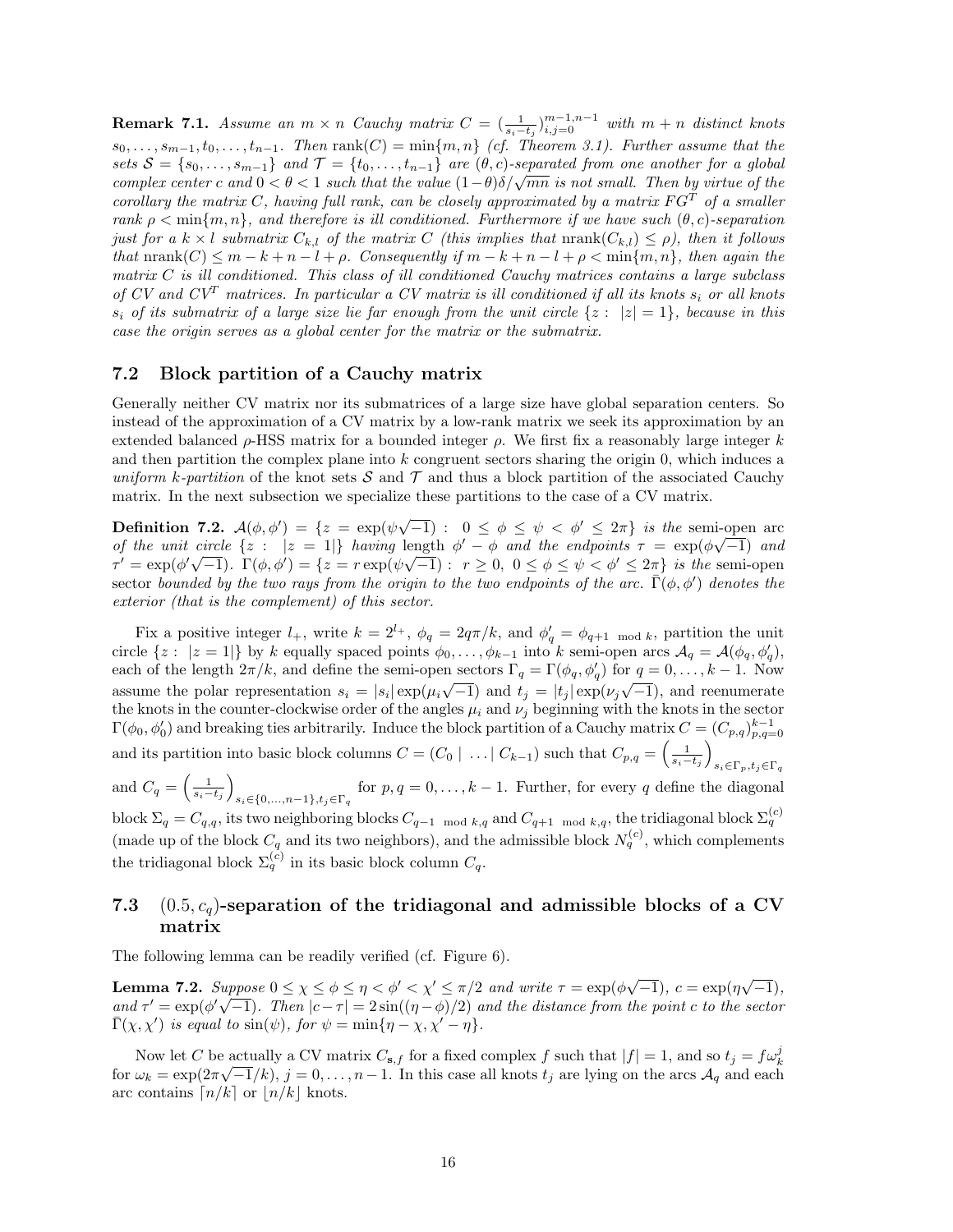Theorem 7.1. (Cf. Figure 7.) Assume a uniform k-partition of the knot sets of a CV matrix above for  $k \geq 12$ . Let  $\Gamma'_q$  denote the union of the sector  $\Gamma_q$  and its two neighbors on both sides, that is  $\Gamma'_q = \Gamma_{q-1 \mod k} \cup \Gamma_q \cup \Gamma_{q+1 \mod k}$ , let  $\bar{\Gamma}'_q$  denote its exterior, and let  $c_q$  denote the midpoints of the arcs  $\mathcal{A}_q = \mathcal{A}(\phi_q, \phi'_q)$  for  $q = 0, \ldots, k-1$ . Then for every q the arc  $\mathcal{A}_q$  and the sector  $\bar{\Gamma}'_q$  are  $(\theta, c_q)$ -separated for  $\theta = 2\sin((\phi'_q - \phi_q)/4)/\sin(\phi'_q - \phi_q)$ .

*Proof.* Apply Lemma 7.2 for  $\phi = \phi_q$ ,  $c = c_q$ ,  $\phi' = \phi'_q$ ,  $\chi = 2\phi_q - \phi'_q$ , and  $\chi' = 2\phi'_q - \phi_q$ .

 $\Box$ 

Recall that  $x/\sin x \approx 1$  as  $x \approx 0$ , and therefore  $\theta = 2\sin((\phi'_q - \phi_q)/4)/\sin(\phi'_q - \phi_q) \approx 0.5$  provided  $\phi'_q - \phi_q \approx 0$ , that is the integer k is large enough. Note that for every q the admissible block  $N_q^{(c)}$  is defined by the knots  $t_j$  lying on the arc  $\mathcal{A}_q$  and the knots  $s_i$  lying in the sector  $\bar{\Gamma}'_q$ , apply Corollary 7.1. For every  $q, q = 0, \ldots, k - 1$ , write  $\delta_q = \min_{s_i \in \bar{\Gamma}'_q} |s_i - c_q|$  and obtain the following result.

Corollary 7.2. Assume a sufficiently large integer  $k$ ,  $2k < n$ , and let a uniform k-partition of the knot sets of an  $m \times n$  CV matrix C define k admissible blocks  $N_0^{(c)}, \ldots, N_{k-1}^{(c)}$ . Then all of them have the  $|E|$ -ranks at most  $\rho$ , that is C is an extended basically  $(|E|, \rho)$ -neutered matrix, where  $|E|$ and  $\rho$  satisfy bound (7.2) for  $\theta \approx 0.5$  and  $\delta = \min_{q=0}^{k-1} |\delta_q|$ .

One can seek separation of the blocks of CV matrices by using various alternative partitions of the complex plane, e.g., one can employ the following observations (not applied in this paper). Let  $D(c, r) = \{z : |z - c| \leq r\}$  denote the disc on the complex plane with a center c, a radius r, and the exterior  $\overline{D}(c, r) = \{z : |z - c| > r\}$ . Lemma 7.2 implies the following result.

**Theorem 7.2.** Assume the numbers  $\theta$ ,  $\phi$ ,  $\phi'$ , and c such that  $0 < \theta < 1$ ,  $0 \leq \phi < \phi' \leq 2\pi$ , and **Theorem 1.2.** Assume the numbers  $\sigma$ ,  $\varphi$ ,  $\varphi$ , and c such that  $\sigma < \sigma < 1$ ,  $\sigma \leq \varphi < \varphi \leq 2\pi$ , and<br>  $c = \exp(0.5(\phi' + \phi)\sqrt{-1})$  is the midpoint of the arc  $\mathcal{A}(\phi, \phi')$ . Write  $r = r(\phi, \phi', \theta) = \frac{2}{\theta} \sin \frac{\phi' - \phi}{4}$ <br>
an  $(\theta, c)$ -separated.

# 7.4 Approximation of a CV matrix by a balanced  $\rho$ -HSS matrix and the complexity of approximate computations with CV matrices

The angles  $2\pi/k$  of the k congruent sectors  $\Gamma_0, \ldots, \Gamma_{k-1}$  are recursively doubled in every merging. So Lemma 7.2 implies that  $\delta \leq \delta_h = \sin(3\pi 2^h/k)$  after the hth merging,  $h = 1, \ldots, l$ . Choose the integers  $k = 2^{l_+}$  and  $l \lt l_+$  such that the integer  $k/2^l = 2^{l_+ - l}$  is reasonably large, to support separation with parameters  $\theta$  of about 0.5 or less at all stages of recursive merging. Then  $\delta_h \approx$  $3\pi 2^h/k$ , and  $\delta_{h+1}/\delta_h \approx 2$  for all h. Now Corollary 7.2 implies the following result.

**Theorem 7.3.** The CV matrix C Corollary 7.2 is an extended balanced  $(\epsilon, \rho)$ -HSS matrix where the values  $\epsilon$  and  $\rho$  are linked by bound (7.2) for  $\theta \approx 0.5$ ,  $|E| = \epsilon$ ,  $\delta = \delta_h \approx 3\pi 2^h/k$ , and  $h = 0, \ldots, l$ .

Combine Corollary 6.1 with this theorem applied for  $k = 2^{l_+}$  of order  $n/\log(n)$ , for  $\rho$  and  $\log(1/\epsilon)$  of order  $\log(n)$ , and for  $l < l_+$  such that the integer  $l_+ - l$  is reasonably large (verify that the assumptions of the corollary are satisfied), and obtain the following result.

**Theorem 7.4.** Assume an  $m \times n$  CV matrix C and a positive  $\epsilon$  such that  $\log(1/\epsilon) = O(\log(n))$ . Then  $\alpha_{\epsilon}(C) = O((m+n) \log^2(n))$ . If in addition  $m = n$  and if the matrix C is  $\epsilon$ -approximated by a hierarcically regular extended balanced  $\rho$ -HSS matrix, then  $\beta_{\epsilon}(C) = O(n \log^3(n))$ .

Because of the dual role of the rows and columns in our constructions we can readily extend all our results (and in particular Theorem 7.4) from CV matrices  $C$  to  $CV<sup>T</sup>$  matrices  $C<sup>T</sup>$ .

Corollary 7.3. The estimates of Theorem 7.4 also hold for a  $CV<sup>T</sup>$  matrix C.

**Remark 7.2.** Suppose we extend diagonal blocks to v-diagonal blocks for an odd integer  $v > 3$ . How would this change our complexity bounds? The separation parameter  $\theta$  would increase by a factor of v, but the implied decrease of the cost bound would be offset by the increase of the overall numbers of the entries in the diagonal blocks.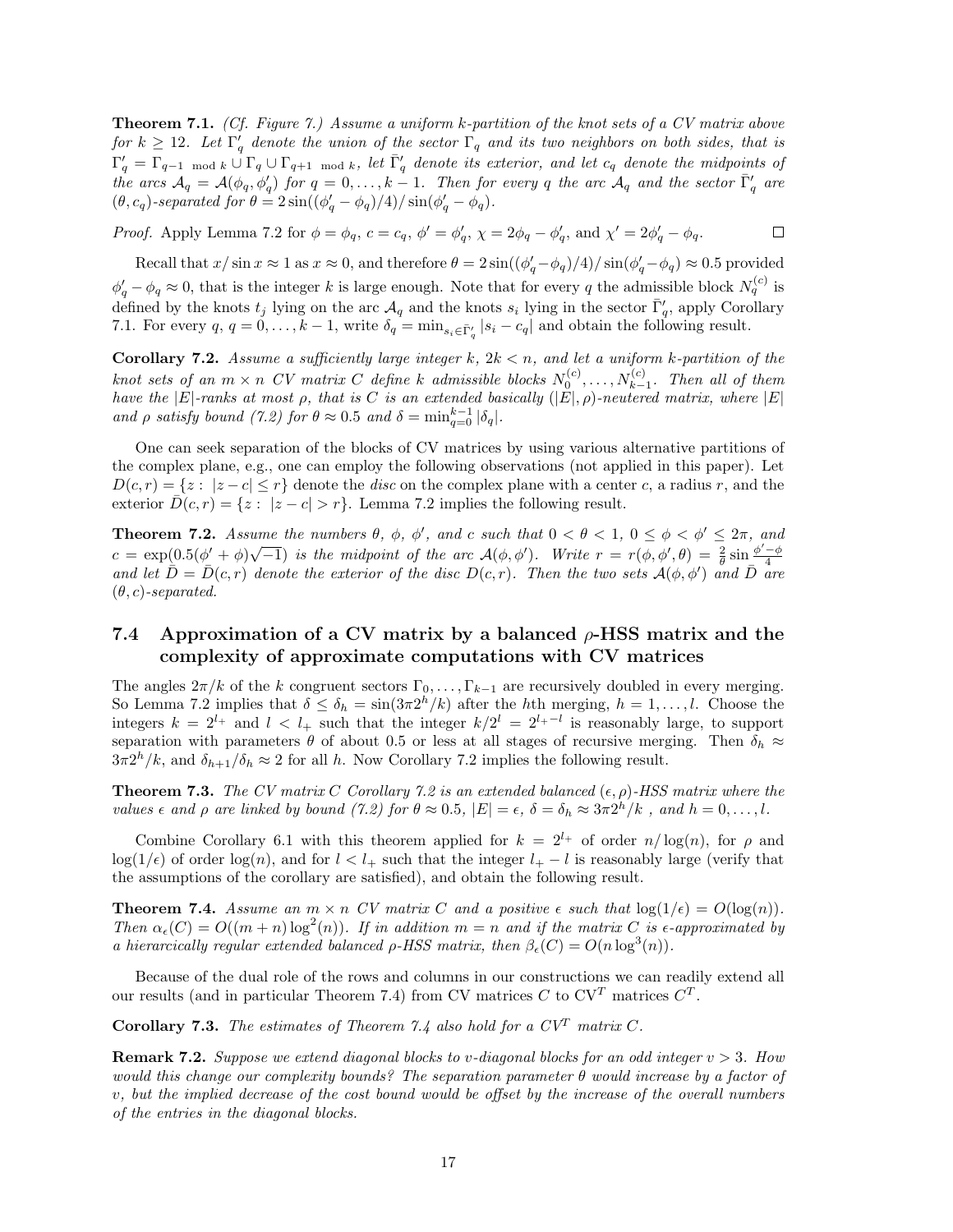### 8 Extensions and implementation

#### 8.1 Computations with Vandermonde matrices and their transposes

Let us employ equations  $(3.9)$ – $(3.12)$  to extend Theorem 7.4 to computations with Vandermonde matrices, their transposes, and polynomials.

**Theorem 8.1.** Suppose that we are given two positive integers m and n and a vector  $\mathbf{s} = (s_i)_{i=0}^{m-1}$ <br>defining an  $m \times n$  Vandermonde matrix  $V = V_s$ . Write  $s_+ = \max_{i=0}^{m-1} |s_i|$  and let  $\log(1/\epsilon) =$  $O(\log(m + n) + n \log(1 + s_+))$ . *(i)* Then

$$
\alpha_{\epsilon}(V) + \alpha_{\epsilon}(V^{T}) = O((m+n)(\rho \log^{2}(m+n) + n \log(1+s_{+})).
$$
\n(8.1)

(ii) Suppose that in addition  $m = n$  and for some complex f,  $|f| = 1$ , the matrix  $C_{s,f}$  of equation (3.8) is approximated by a hierarchically nonsingular extended balanced  $(\epsilon, \rho)$ -HSS matrix. Then

$$
\beta_{\epsilon}(V) + \beta_{\epsilon}(V^{T}) = O(n\rho^{3}\log(n)).
$$
\n(8.2)

(iii) Bounds (8.1) and (8.2) on  $\alpha_{\epsilon}(V)$  and  $\beta_{\epsilon}(V)$  can be applied also to the solution of Problems 1 and 2 of Section 3, respectively.

*Proof.* Combine Theorem 7.4, Corollary 7.3 and equations (3.9)–(3.12). The matrices diag( $\omega^{-j}$ ) $_{j=0}^{n-1}$ ,  $\text{diag}(f^{-j})_{j=0}^{n-1}, \ \Omega/\sqrt{n} = (\sqrt{n}\Omega^H)^{-1}$ , and their inverses are unitary, and so multiplication by them makes no impact on the output error norms. Multiplication by the matrix  $\text{diag}(s_i^n - f^n)_{i=0}^{m-1}$  can increase the value  $\log_2(1/\epsilon)$  by at most  $\log_2(1+s_+^n)$ , whereas multiplication by its inverse for  $m=n$ can increase this value by at most  $\log_2(\Delta)$  for  $\Delta = 1/\max_{f: |f|=1} \min_{i=0}^{m-1} |s_i^n - f^n|$ . We can ensure that  $\Delta \leq 2m$  by choosing a proper value f, and so  $\log_2(\Delta) \leq 1 + \log_2(m)$ . Such an increase makes no impact on the asymptotic bounds of Theorem 8.1, and so we complete the proof of parts (i) and (ii). Equations (3.1) and (3.2) extend the proof to part (iii).  $\Box$ 

Note that the term  $n \log(s_+)$  is dominated and can be removed from the bound on  $\log(1/\epsilon)$  and (8.1) provided that  $s_+ = 1 + O(\frac{\log^2(m+n)}{n})$  $\frac{m+nj}{n}$ ).

### 8.2 Computations with other structured matrices, polynomials, and rational functions

The FMM/HSS techniques of [GR87], [DGR96], [CGR98], and [B10] combined with the algebraic techniques of [P90] and [Pa] work efficiently for other classes of structured matrices, and our complexity estimates can be extended and in some cases strengthened. Next we recall some relevant results from [Pa].

For  $m \times n$  Toeplitz and Hankel matrices W one yields the bound  $\beta_{\epsilon}(W) = O((n) \log^2(1/\epsilon) \log(n))$ where  $m = n$  (see [Pa]). Our estimates for CV matrices can be extended to general Cauchy matrices  $C_{s,t}$  having arbitrary sets of knots  $s_i$  and  $t_j$  provided that we allow to increase the approximation errors by factors of  $||C|| ||C^{-1}||$  for  $C = C_{\mathbf{s},f}$  or/and  $C = C_{e,\mathbf{t}}$  for constants e and f of our choice such that  $|e| = |f| = 1$ . These estimates and the ones of the previous subsection are immediately extended to approximate solution of Problems 3 and 4 of rational interpolation and multipoint evaluation, assuming the latter restriction on the parameters  $e$  and  $f$ . Furthermore all algorithms and estimates can be extended from Cauchy to generalized Cauchy matrices  $(f(s_i-t_j))_{i,j=0}^{m-1,n-1}$  for various functions  $f(z)$  such as  $x^{-p}$  for a positive integer p, ln z, and tan z (cf. [DGR96]).

Finally the classes of Toeplitz, Hankel, Vandermonde and Cauchy matrices W have been extended to larger classes of  $m \times n$  matrices M that have structures of Toeplitz, Hankel, Vandermonde and Cauchy types. They allow compressed expressions through their displacements  $AM - MB$  of small ranks d for operator matrices A and B fixed for each of the four structures, that is through at most  $(m+n)(d+1)$  parameters per matrix (cf. [PW03]). The known fast algorithms for computations with Toeplitz, Hankel, Vandermonde and Cauchy matrices are extended to these classes. In particular our fast approximation algorithms are extended, with their complexity estimates changed into  $\alpha_{\epsilon'}(M)$  $O(d\alpha_{\epsilon}(W))$  and  $\beta_{\epsilon''}(M) = O(d\beta_{\epsilon}(W))$  for  $\epsilon' = O(d|F|\epsilon)$  and  $\epsilon'' = O(d|F| ||M^{-1}||\epsilon)$  (cf. [Pa]).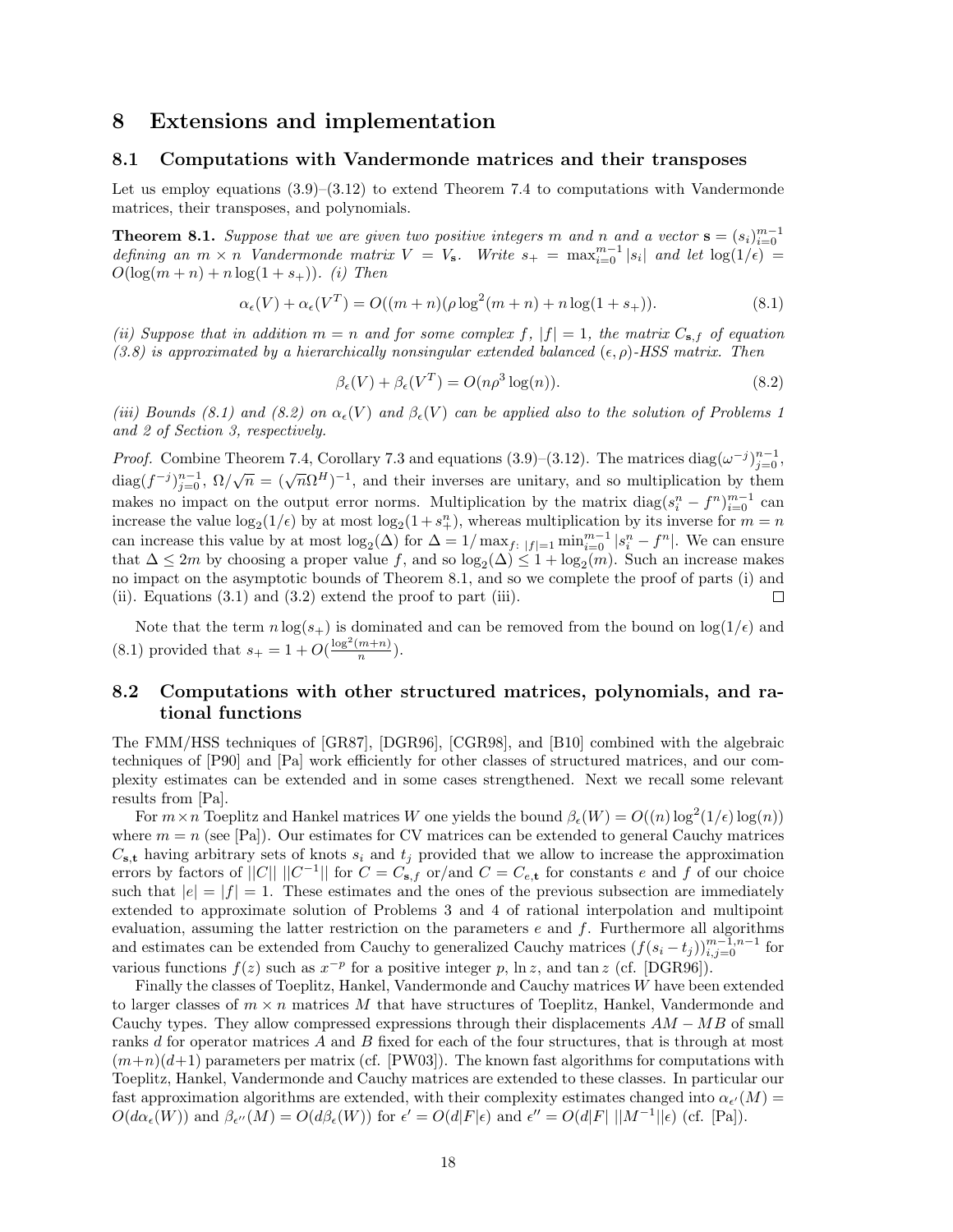# 8.3 Simplified implementation by means of bounding the numerical ranks of the admissible blocks of a CV matrix

To implement our algorithms one can compute the centers  $c_q$  and the admissible blocks  $N_q$  of bounded ranks throughout the merging process, but one can avoid a large part of these computations by following the papers [CGS07], [X12], [XXG12], and [XXCB14]. They bypass the computation of the centers  $c_q$  and immediately compute the HSS generators for the admissible blocks  $N_q$ , defined by HSS trees. The length (size) of the generators at every merging stage (represented by a fixed level of the tree) can be chosen equal to the available upper bound on the numerical ranks of these blocks or can be adapted empirically.

# 9 Conclusions

The papers [MRT05], [CGS07], [XXG12], and [XXCB14] combine the advanced FMM/HSS techniques with a transformation of matrix structures (traced back to [P90]) to devise numerically stable algorithms that compute approximate solution of Toeplitz, Hankel, Toeplitz-like, and Hankel-like linear systems of equations in nearly linear arithmetic time (versus cubic time of the classical numerical algorithms). We yield similar results for multiplication of Vandermonde and Cauchy matrices by a vector and the solution of linear systems of equations with these matrices (with the extensions to polynomial and rational evaluation and interpolation). The resulting decrease of the running time of the known approximation algorithms is by order of magnitude, from quadratic to nearly linear. Our study provides new insight into the subject and the background for further advances in [Pa], which include the extension of our results to Cauchy-like matrices and further acceleration of the known approximation algorithms in the case of Toeplitz inputs. The 2D FMM can help decrease similarly our cost bound  $(4.2)$  (cf. [B10, Section 3.6]).

# Appendix

# A FIGURES 2–7

In Figures 2–4 we mark by green color the diagonal blocks and by blue color the basic neutered block columns.



Figure 2: FIGURE 2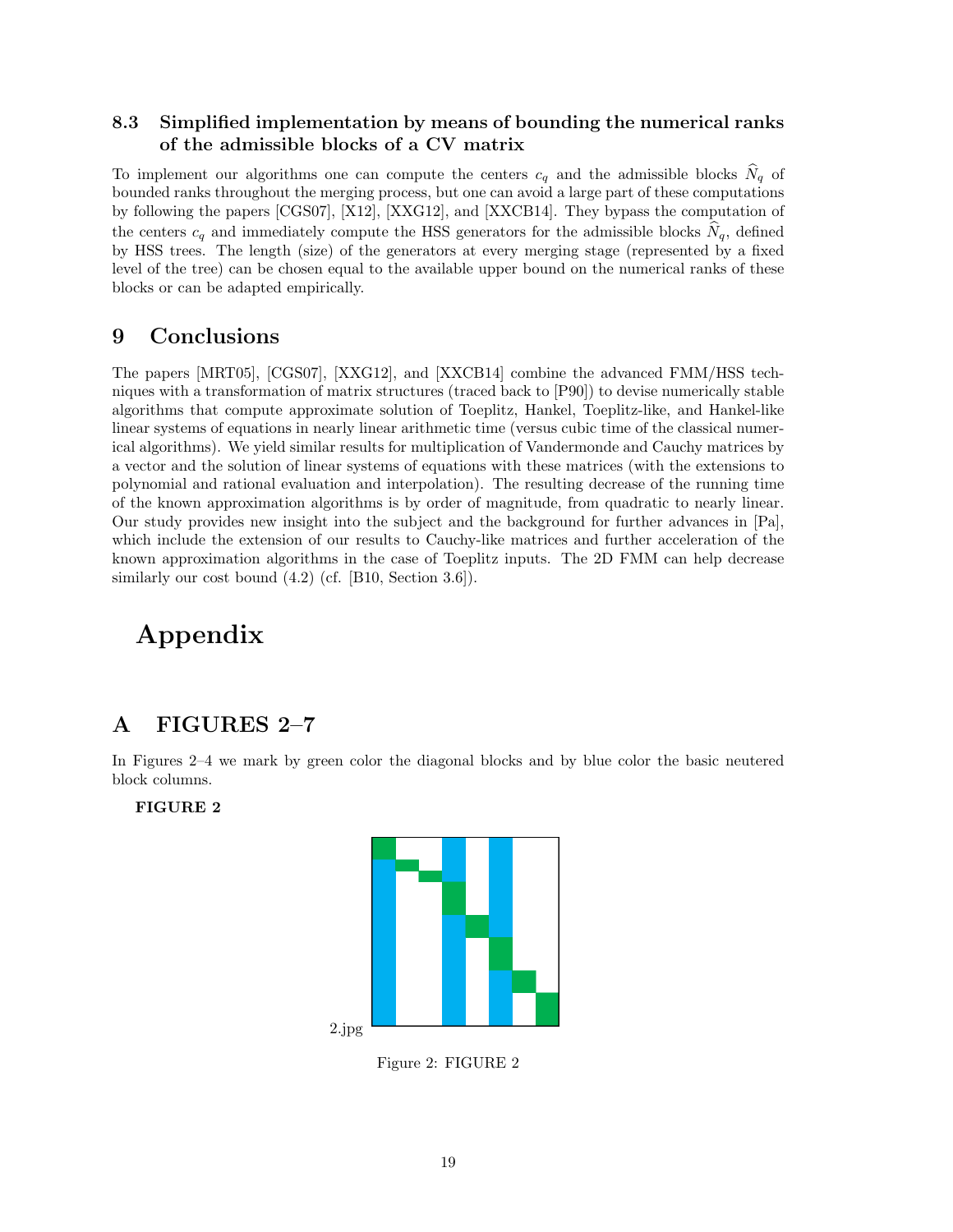In Figures 3 and 4 the pairs of smaller diagonal blocks (marked by light green color) are merged into their diagonal unions, each made up of four smaller blocks, marked by light and dark green colors.



Figure 3: FIGURE 3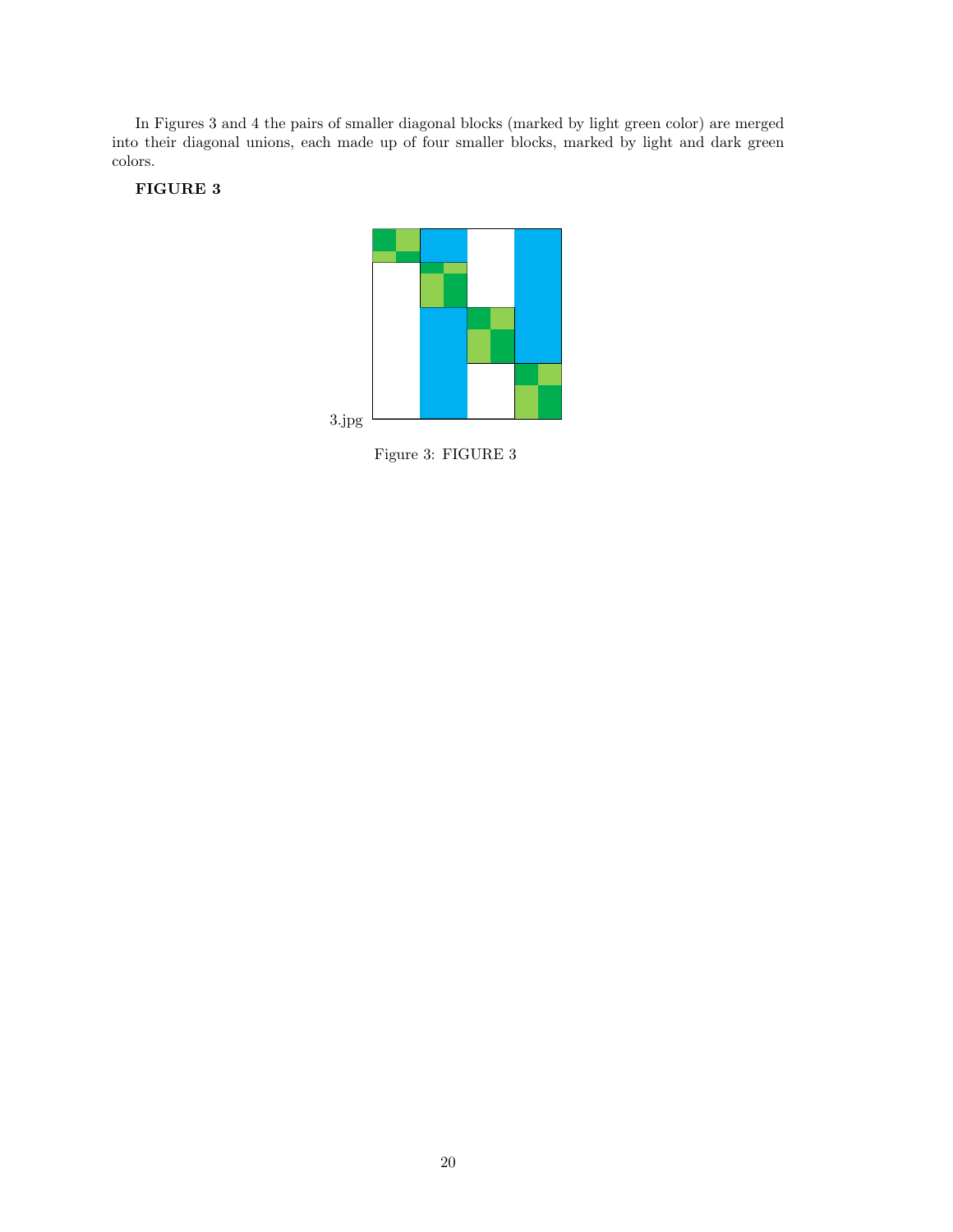

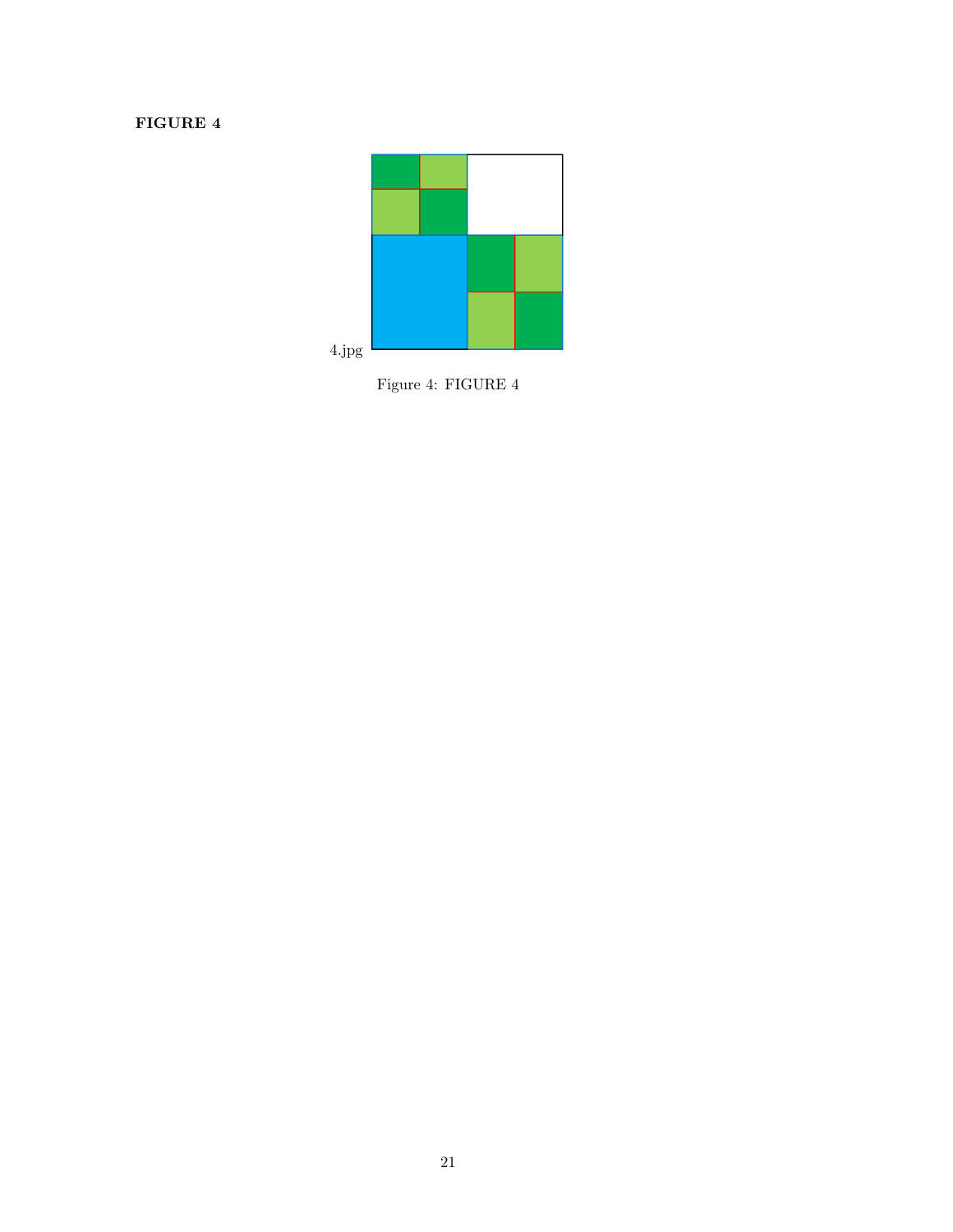In Figure 5 the admissible blocks are shown by blue, each green diagonal block has two red neighboring blocks, and the triples of green and red blocks form the tridiagonal blocks.



Figure 5: FIGURE 5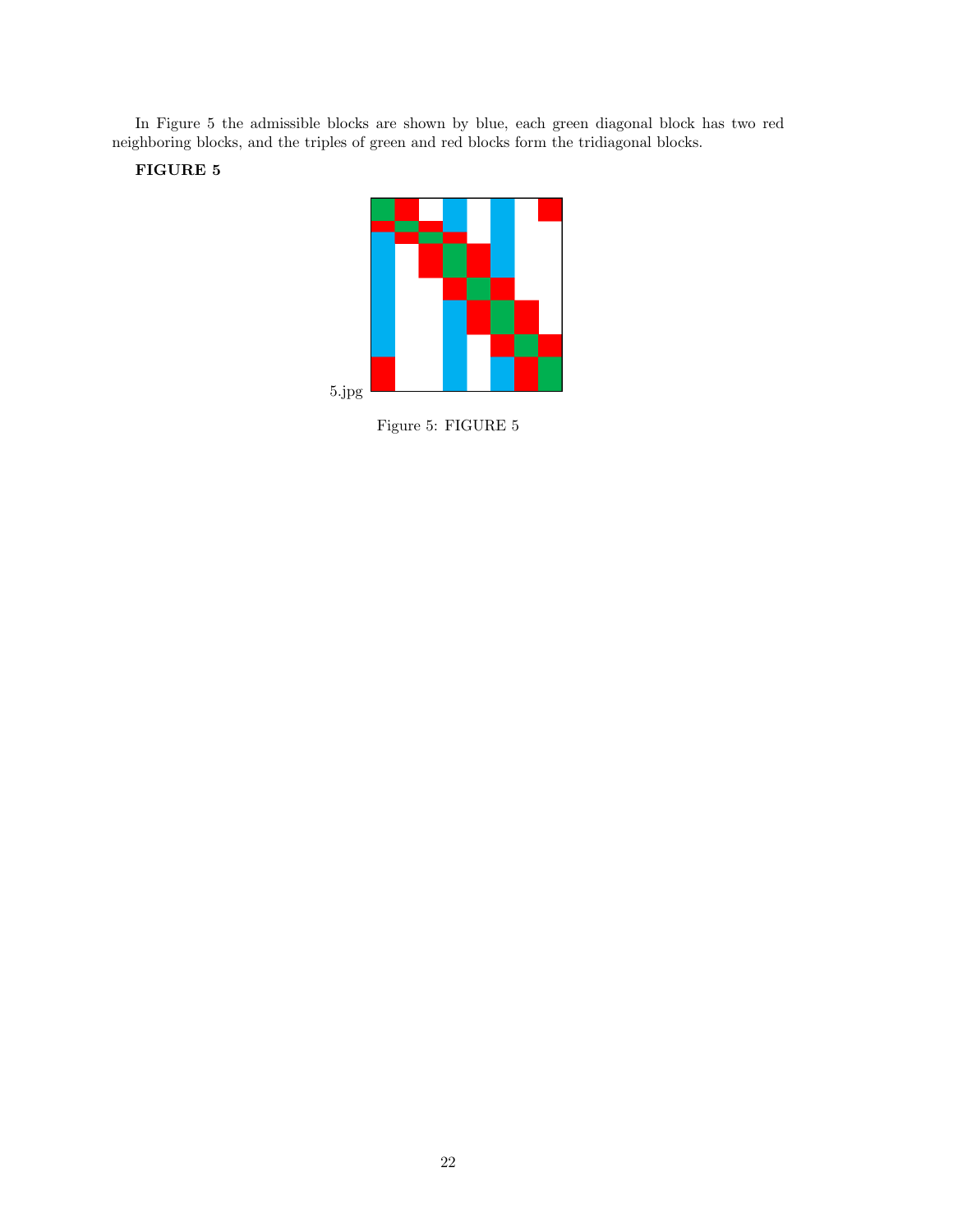In Figure 6 we mark by black color an arc of the unit circle  $\{z : |z = 1|\}$ , and we mark by blue the five line intervals  $[0, \tau]$ ,  $[0, c]$ ,  $[0, \tau']$ ,  $[\tau, c]$ , and  $[c, \tau]$ . We mark by red the two line intervals bounding the intersection of the sector  $\Gamma(\psi, \psi')$  and the unit disc  $D(0, 1) = \{z : |z| \leq 1\}$  as well as the two perpendiculars from the point  $c$  onto these two bounding line intervals.





Figure 6: FIGURE 6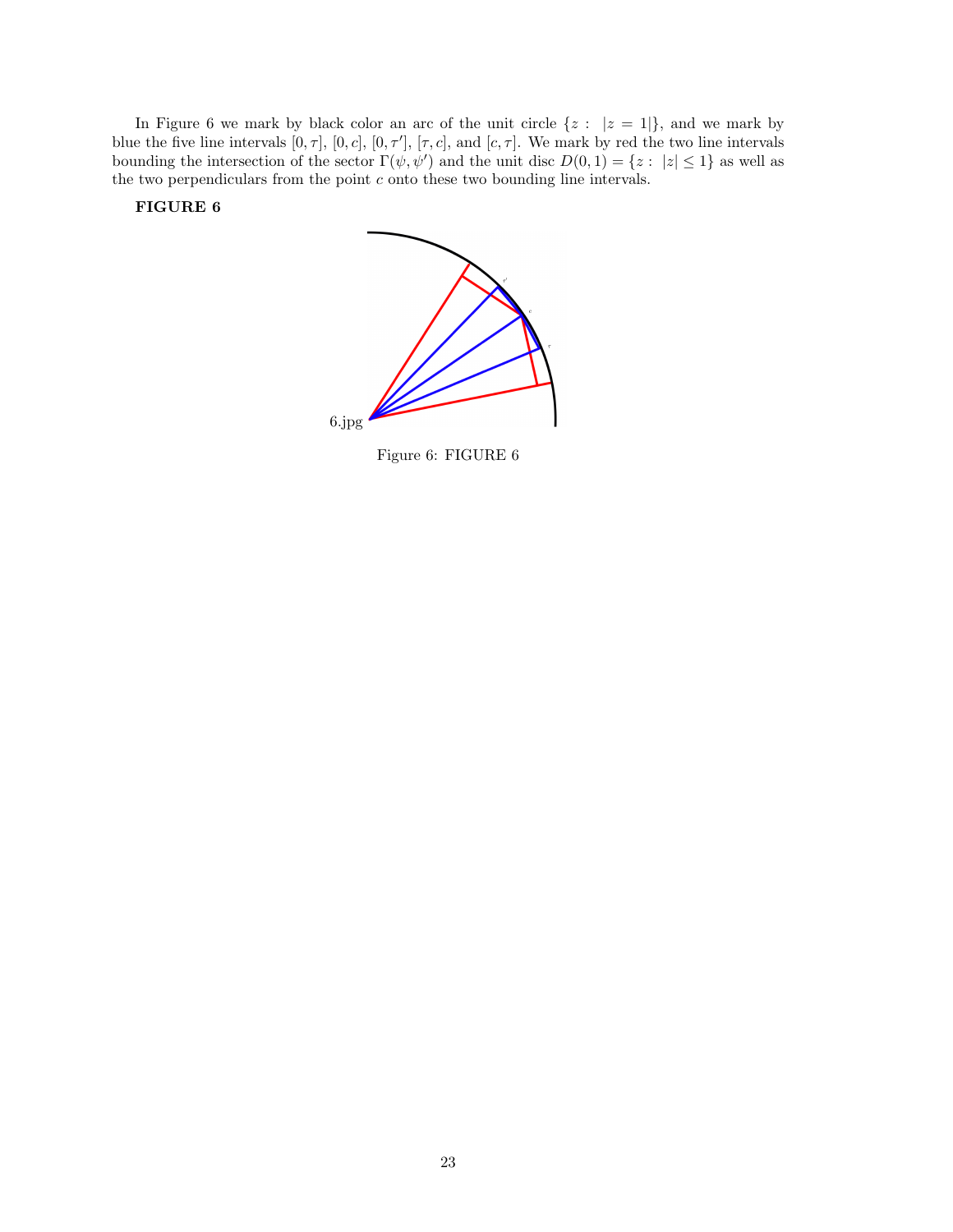In Figure 7 we assume that  $q = 0$ ,  $\phi_0 = 0$  and  $\exp(\phi' \sqrt{-1}) = t_h$ . FIGURE 7



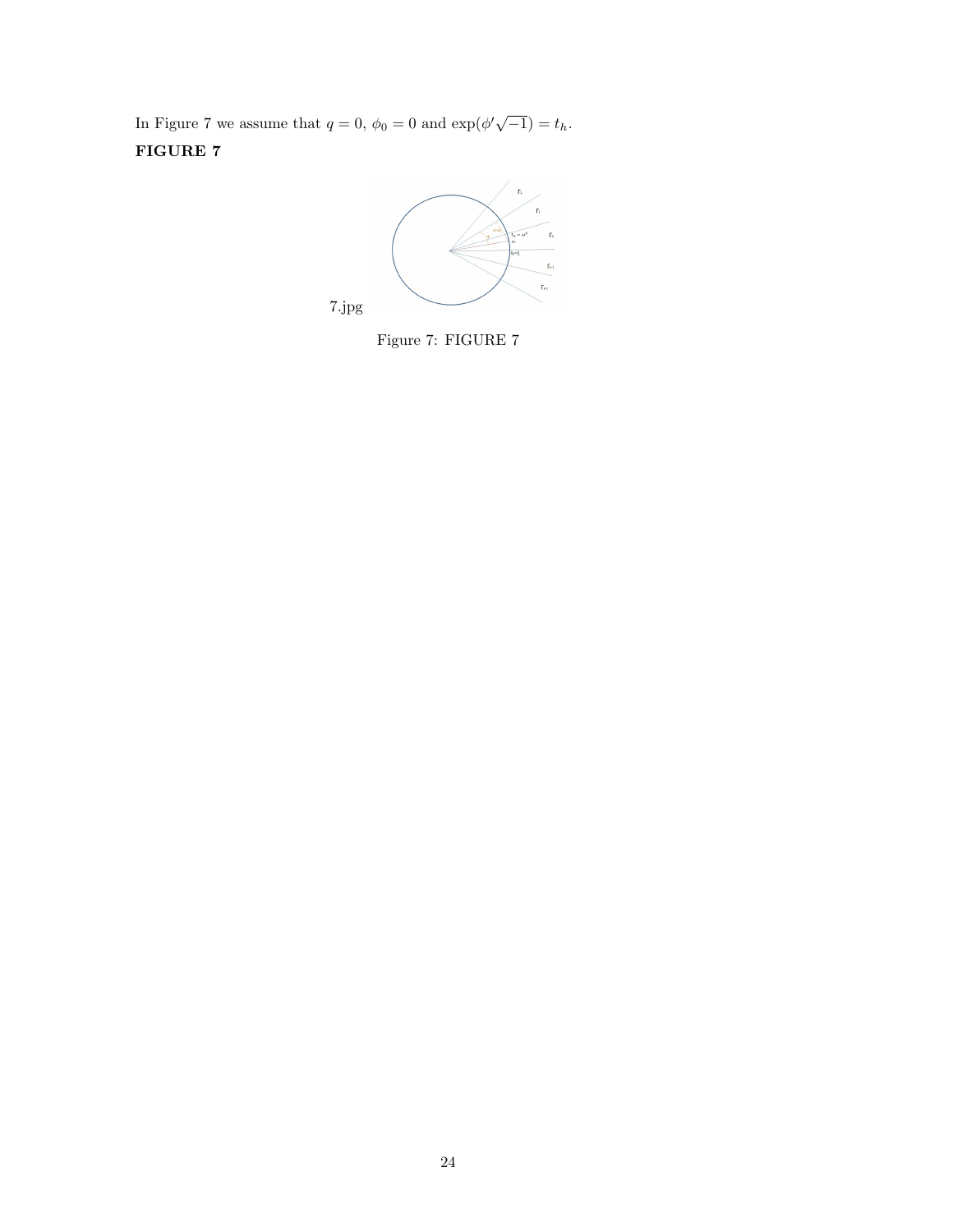# References

- [B99] R. Bracewell, The Fourier Transform and Its Applications. McGraw-Hill, New York, 1999 (3rd edition).
- [B10] S. Börm, *Efficient Numerical Methods for Non-local Operators:*  $\mathcal{H}^2$ -*Matrix Compres*sion, Algorithms and Analysis, European Math. Society, 2010.
- [BEGO08] T. Bella, Y. Eidelman, I. Gohberg, V. Olshevsky, Computations with Quasiseparable Polynomials and Matrices, Theoretical Computer Science, Special Issue on Symbolic– Numerical Algorithms (D. A. Bini, V. Y. Pan, and J. Verschelde editors), 409, 2, 158–179, 2008.
- [BF00] D. A. Bini, G. Fiorentino, Design, Analysis, and Implementation of a Multiprecision Polynomial Rootfinder, Numer. Algs., 23, 127–173, 2000.
- [B-O83] M. Ben-Or, Lower Bounds for Algebraic Computation Trees, Proceedings of 15th Annual ACM Symposium on Theory of Computing (STOC'83), 80–86, ACM Press, New York, 1983.
- [BP70] A. Björck, V. Pereyra, Solution of Vandermonde Systems of Equations, *Math. of Com*putation, 24, 893–903, 1970.
- [BP94] D. Bini, V. Y. Pan, Polynomial and Matrix Computations, Volume 1: Fundamental Algorithms, Birkhäuser, Boston, 1994.
- [BY13] L. A. Barba, R. Yokota, How Will the Fast Multipole Method Fare in Exascale Era?  $SIAM News, 46, 6, 1–3, July/August 2013.$
- [CDG06] S. Chandrasekaran, P. Dewilde, M. Gu, W. Lyons, T. Pals, A Fast Solver for HSS Representations via Sparse Matrices, SIAM J. Matrix Anal. Appl., 29, 1, 67–81, 2006.
- [CGR98] J. Carrier, L. Greengard, V. Rokhlin, A Fast Adaptive Algorithm for Particle Simulation,  $SIAM$  J. Scientific Computing,  $9,669-686,1998$ .
- [CGS07] S. Chandrasekaran, M. Gu, X. Sun, J. Xia, J. Zhu, A Superfast Algorithm for Toeplitz Systems of Linear Equations, SIAM J. Matrix Anal. Appl., 29, 1247–1266, 2007.
- [DGR96] A. Dutt, M. Gu, V. Rokhlin, Fast Algorithms for Polynomial Interpolation, Integration, and Differentiation, SIAM Journal on Numerical Analysis, 33, 5, 1689–1711, 1996.
- [DV98] P. Dewilde and A. van der Veen, Time-Varying Systems and Computations, Kluwer Academic Publishers, Dordrecht, The Netherlands, 1998.
- [EG02] Y. Eidelman, I. Gohberg, A Modification of the Dewilde–van der Veen Method for Inversion of Finite Structured Matrices, *Linear Algebra and Its Applications*, 343, 419–450, 2002.
- [EGH13] Y. Eidelman, I. Gohberg, I. Haimovici, Separable Type Representations of Matrices and Fast Algorithms. Volume 1. Basics. Completion Problems. Multiplication and Inversion Algorithms. Volume 2. Eigenvalue method, Birkhauser, 2013.
- [F72] C. M. Fiduccia, Polynomial Evaluation via the Division Algorithm: The Fast Fourier Transform Revisited, Proc. 4th Annual ACM Symp. on Theory of Computing (STOC'72), 88–93, 1972.
- [G98] M. Gu, Stable and Efficient Algorithms for Structured Systems of Linear Equations, SIAM J. Matrix Anal. Appl., 19, 279–306, 1998.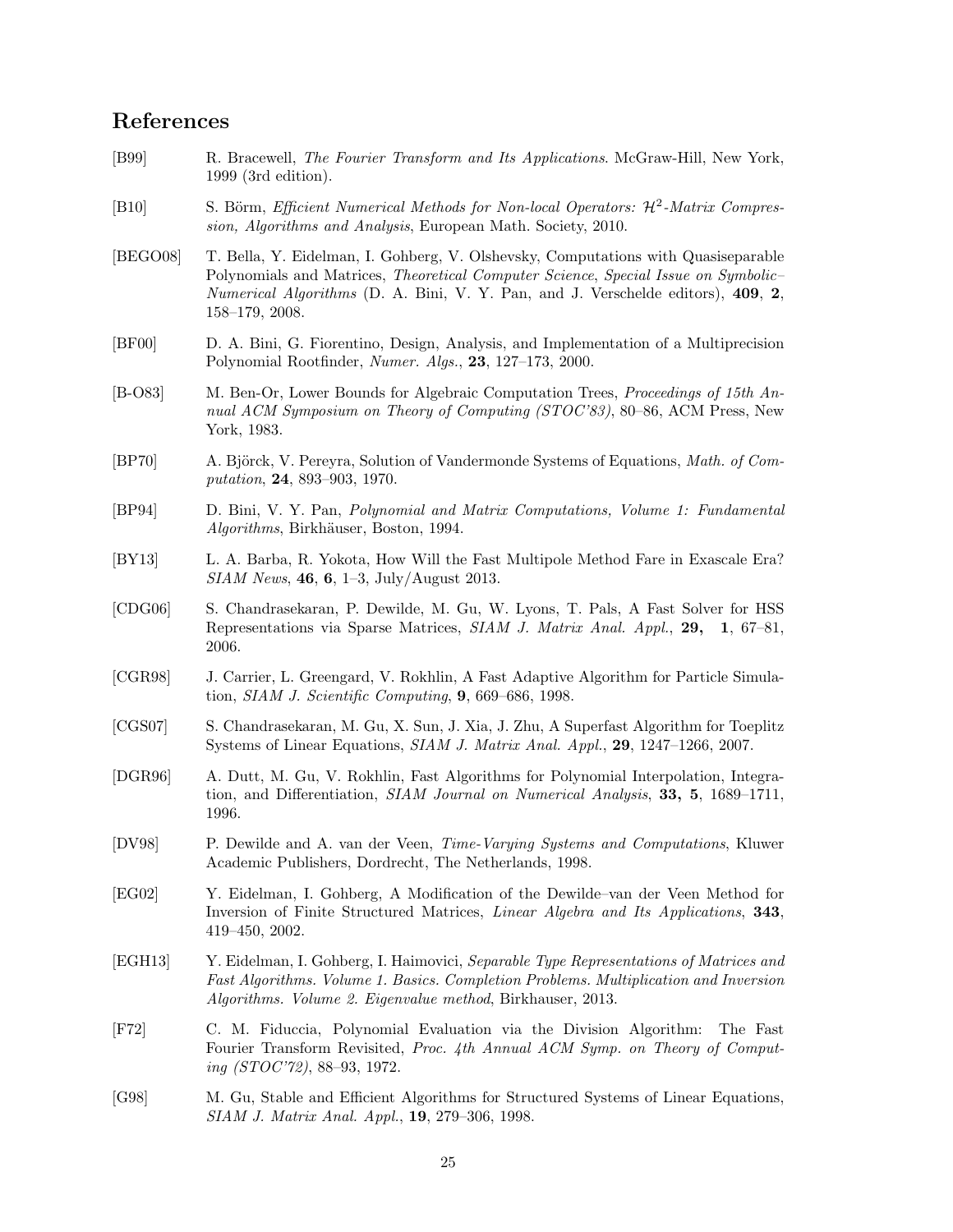[GI88] W. Gautschi, G. Inglese, Lower Bounds for the Condition Number of Vandermonde Matrices, Numerische Mathematik, 52, 241–250, 1988. [GKK85] I. Gohberg, T. Kailath, I. Koltracht, Linear Complexity Algorithms for Semiseparable Matrices, *Integral Equations and Operator Theory*, **8, 6**, 780–804, 1985. [GGS87] A. Gerasoulis, M. D. Grigoriadis, L. Sun, A Fast Algorithm for Trummer's Problem, SIAM Journal on Scientific and Statistical Computing, 8, 1, 135–138, 1987. [GKO95] I. Gohberg, T. Kailath, V. Olshevsky, Fast Gaussian Elimination with Partial Pivoting for Matrices with Displacement Structure, Mathematics of Computation, 64, 1557– 1576, 1995. [GL96] G. H. Golub, C. F. Van Loan, Matrix Computations, 3rd edition, The Johns Hopkins University Press, Baltimore, Maryland, 1996. [GR87] L. Greengard, V. Rokhlin, A Fast Algorithm for Particle Simulation, Journal of Computational Physics, 73, 325–348, 1987. [GS66] W. Gentelman, G. Sande, Fast Fourier Transform for Fun and Profit, Full Joint Comput. Conference, 29, 563–578, 1966. [H72] E. Horowitz, A Fast Method for Interpolation Using Preconditioning, Information Processing Letters, 1, 4, 157–163, 1972. [LRT79] R. J. Lipton, D. Rose, R. E. Tarjan, Generalized Nested Dissection, SIAM J. on Numerical Analysis, 16, 2, 346–358, 1979. [MB72] R. Moenck, A. Borodin, Fast Modular Transform via Division, Proceedings of 13th Annual Symposium on Switching and Automata Theory, 90–96, IEEE Computer Society Press, Washington, DC, 1972. [MRT05] P. G. Martinsson, V. Rokhlin, M. Tygert, A Fast Algorithm for the Inversion of Toeplitz Matrices, Comput. Math. Appl., 50, 741–752, 2005. [P64] F. Parker, Inverses of Vandermonde matrices, Amer. Math. Monthly, 71, 410–411, 1964. [P90] V. Y. Pan, On Computations with Dense Structured Matrices, Math. of Computation, 55, 191, 179–190, 1990. Proceedings version in Proc. Intern. Symposium on Symbolic and Algebraic Computation (ISSAC'89), 34–42, ACM Press, New York, 1989. [P93] V. Y. Pan, Parallel Solution of Sparse Linear and Path Systems, in Synthesis of Parallel Algorithms (J.H. Reif, editor), Chapter 14, pp. 621–678, Morgan Kaufmann publishers, San Mateo, California (1993). [P95] V. Y. Pan, An Algebraic Approach to Approximate Evaluation of a Polynomial on a Set of Real Points, *Advances in Computational Mathematics*, **3**, 41–58, 1995. [P01] V. Y. Pan, Structured Matrices and Polynomials: Unified Superfast Algorithms, Birkhäuser/Springer, Boston/New York, 2001. [P11] V. Y. Pan, Nearly Optimal Solution of Rational Linear Systems of Equations with Symbolic Lifting and Numerical Initialization, Computers and Mathematics with Applications, 62, 1685–1706, 2011. [P13] V. Y. Pan, Polynomial Evaluation and Interpolation and Transformations of Matrix Structures, Proceedings of CASC 2013 (V.P. Gerdt et al. editors), Lecture Notes in Computer Science, 8136, 273–287, Springer, Heidelberg (2013).